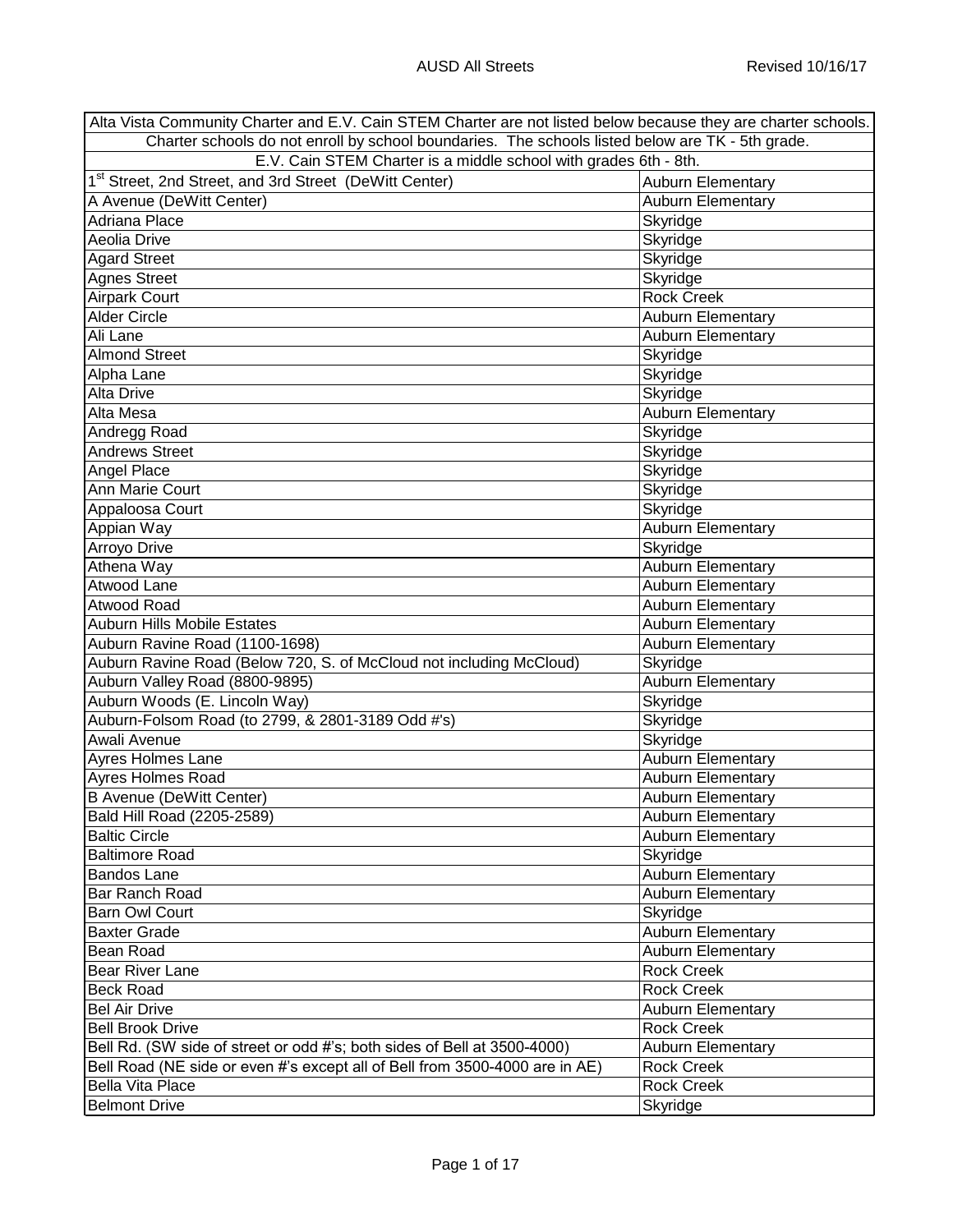| Big Hill Road (6655 - 7055)                                  | Auburn Elementary        |
|--------------------------------------------------------------|--------------------------|
| <b>Big Sky Place</b>                                         | <b>Rock Creek</b>        |
| <b>Bill Clark Way</b>                                        | <b>Rock Creek</b>        |
| <b>Bill Francis Drive</b>                                    | <b>Auburn Elementary</b> |
| <b>Birdsall Avenue</b>                                       | Skyridge                 |
| <b>Blackberry Court</b>                                      | <b>Auburn Elementary</b> |
| <b>Blackberry Hill</b>                                       | <b>Rock Creek</b>        |
| <b>Blackstone Court</b>                                      | Skyridge                 |
| <b>Blair Street</b>                                          | Skyridge                 |
| <b>Blitz Lane</b>                                            | <b>Auburn Elementary</b> |
| <b>Blocker Drive</b>                                         | Skyridge                 |
| <b>Blue Fox Court</b>                                        | <b>Rock Creek</b>        |
| <b>Blue Grass Drive</b>                                      | <b>Rock Creek</b>        |
| <b>Blue Grass Trail</b>                                      | <b>Auburn Elementary</b> |
| <b>Blue Heron Court</b>                                      | <b>Rock Creek</b>        |
| Blue Light Lane (10201-10205 & 10370-10429)                  | Auburn Elementary        |
| <b>Blue Oak Ranch Road</b>                                   | <b>Auburn Elementary</b> |
| <b>Blue Oaks Drive</b>                                       | <b>Auburn Elementary</b> |
| <b>Blue Ridge Court</b>                                      | <b>Rock Creek</b>        |
| <b>Blue Wing Place</b>                                       | Skyridge                 |
| <b>Bluegrass Trail</b>                                       | Auburn Elementary        |
| <b>Bluffs Place</b>                                          | Skyridge                 |
| <b>Boardman Street</b>                                       | Skyridge                 |
| Bonnie Lane (930 - 940) (most of this road is in Loomis USD) | <b>Auburn Elementary</b> |
| Boom Run (10225-10555)                                       | Skyridge                 |
| <b>Borland Avenue</b>                                        | Skyridge                 |
| <b>Bosal Circle</b>                                          | <b>Auburn Elementary</b> |
| <b>Bowder Lane</b>                                           | <b>Auburn Elementary</b> |
| <b>Brentwood Circle</b>                                      | Skyridge                 |
| <b>Brenzo Way</b>                                            | Skyridge                 |
| <b>Brewery Lane</b>                                          | Skyridge                 |
| <b>Briarwood Lane</b>                                        | Auburn Elementary        |
| <b>Bridle Court</b>                                          | <b>Auburn Elementary</b> |
| <b>Broadview Avenue</b>                                      | Skyridge                 |
| <b>Brook Road</b>                                            | Skyridge                 |
| <b>Brooke Crest Court</b>                                    | <b>Rock Creek</b>        |
| <b>Brooke Crest Drive</b>                                    | <b>Rock Creek</b>        |
| <b>Brookside Drive</b>                                       | Skyridge                 |
| <b>Buckeye Court</b>                                         | Skyridge                 |
| <b>Buena Vista Street</b>                                    | Skyridge                 |
| <b>Buffalo Road</b>                                          | <b>Auburn Elementary</b> |
| <b>Burgard Lane</b>                                          | Skyridge                 |
| <b>Burl Lane</b>                                             | Skyridge                 |
| Burlin Way                                                   | Skyridge                 |
| <b>Burt Lane</b>                                             | <b>Rock Creek</b>        |
| <b>Byron Street</b>                                          | Skyridge                 |
| C Avenue (DeWitt Center)                                     | Auburn Elementary        |
| Caballo Circle                                               | Auburn Elementary        |
| <b>Caddie Court</b>                                          | <b>Auburn Elementary</b> |
| California Street                                            | Skyridge                 |
| <b>Calloway Circle</b>                                       | Auburn Elementary        |
| <b>Calnick Lane</b>                                          | Skyridge                 |
|                                                              |                          |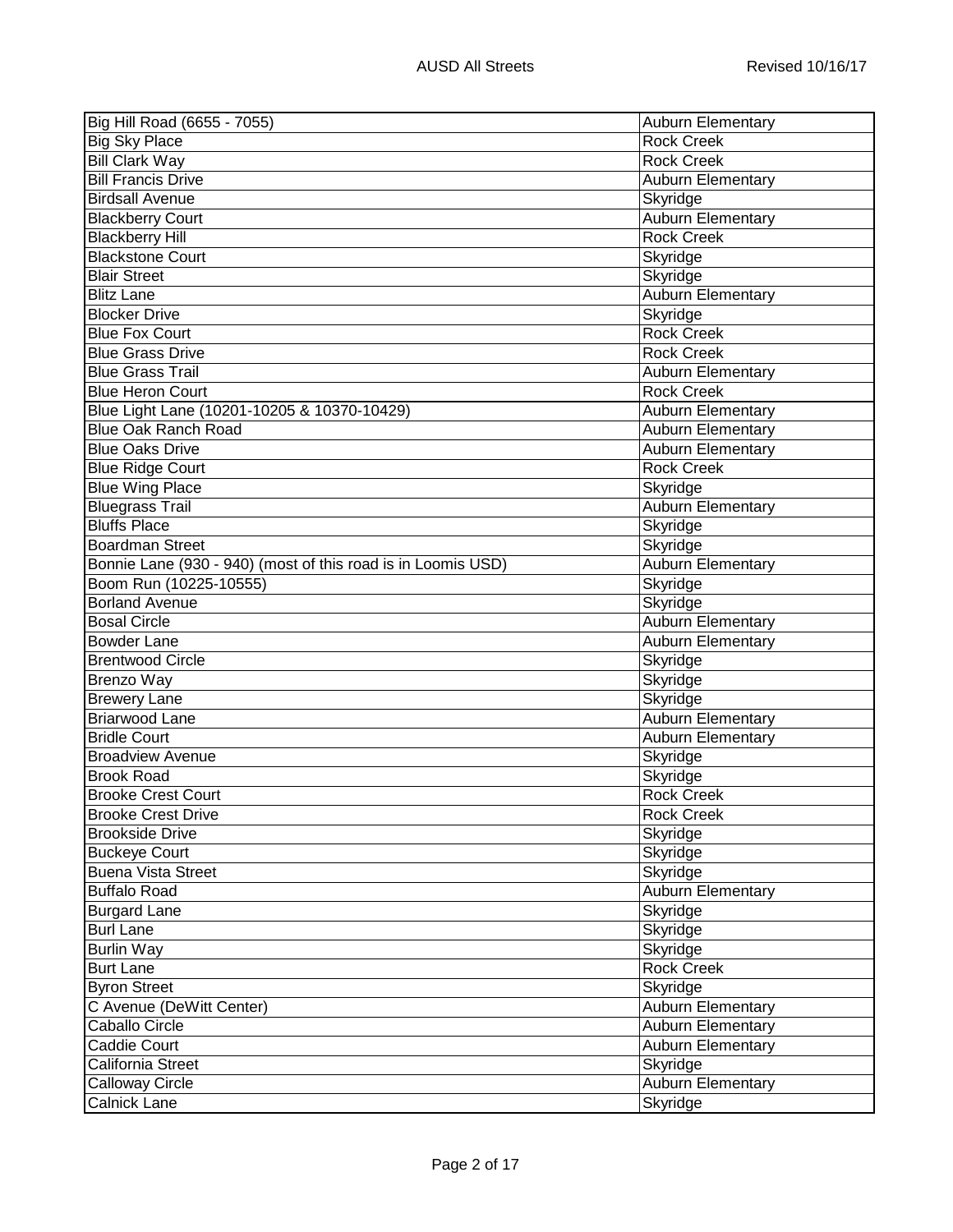| <b>Cambridge Court</b>      | Skyridge                                      |
|-----------------------------|-----------------------------------------------|
| Camjen Lane                 | Skyridge                                      |
| <b>Canal Street</b>         | Auburn Elementary                             |
| Canyon Court                | Skyridge                                      |
| Canyon Drive                | Skyridge                                      |
| Canyon Vista                | Skyridge                                      |
| Caramay Way                 | <b>Rock Creek</b>                             |
| Carolyn Street              | Skyridge                                      |
| Carson Avenue               | Skyridge                                      |
| <b>Casey Court</b>          | Skyridge                                      |
| <b>Castile Court</b>        | Skyridge                                      |
| Castle Creek Ranch Road     | Skyridge                                      |
| Cedar Mist Lane             | <b>Rock Creek</b>                             |
| Cedar Ridge Drive           | <b>Rock Creek</b>                             |
| <b>Cedar Street</b>         | Skyridge                                      |
| Celestial Way               | Auburn Elementary                             |
| <b>Centennial Court</b>     | <b>Auburn Elementary</b>                      |
| Center Court                | Skyridge                                      |
| <b>Center Street</b>        | Skyridge                                      |
| Chamberlain Avenue          | Skyridge                                      |
| Chana Drive                 | Skyridge                                      |
| Channing Way                | Skyridge                                      |
| Cherokee Lane               | Skyridge                                      |
| Cherry Avenue               | Skyridge                                      |
| Cheyenne Lane               | Skyridge                                      |
| Chinquapin Way (500-535)    | Auburn Elementary                             |
| Chippewa Trail              | <b>Rock Creek</b>                             |
| <b>Chris Lane</b>           | <b>Rock Creek</b>                             |
| Cinderella Lane             | <b>Rock Creek</b>                             |
| <b>Circle Drive</b>         | Skyridge                                      |
| <b>Clark Street</b>         | Skyridge                                      |
| <b>Cleveland Avenue</b>     | Skyridge                                      |
| Cold Stream Road            | <b>Auburn Elementary</b>                      |
| College Way                 | Skyridge                                      |
| Collins Drive               | Skyridge                                      |
| <b>Colonial Drive</b>       | <b>Auburn Elementary</b>                      |
| <b>Colonial Village</b>     | Auburn Elementary                             |
| <b>Commercial Street</b>    | Skyridge                                      |
| Comstock Lane               | Skyridge                                      |
| Cope Lane                   | Auburn Elementary                             |
| Copper Penny Lane           | Auburn Elementary                             |
| Cora Lane                   | Skyridge                                      |
| Corinthian Lane             |                                               |
|                             | Auburn Elementary<br><b>Auburn Elementary</b> |
| <b>Cornell Way</b>          |                                               |
| <b>Corral Drive</b>         | <b>Auburn Elementary</b>                      |
| <b>Cottage Drive</b>        | <b>Auburn Elementary</b>                      |
| <b>Cottonwood Circle</b>    | Auburn Elementary                             |
| <b>Country Club Lane</b>    | Auburn Elementary                             |
| <b>Country Meadow Court</b> | Auburn Elementary                             |
| <b>Country Side Lane</b>    | <b>Rock Creek</b>                             |
| <b>Country Villa Court</b>  | <b>Auburn Elementary</b>                      |
| <b>Country Villa Drive</b>  | <b>Auburn Elementary</b>                      |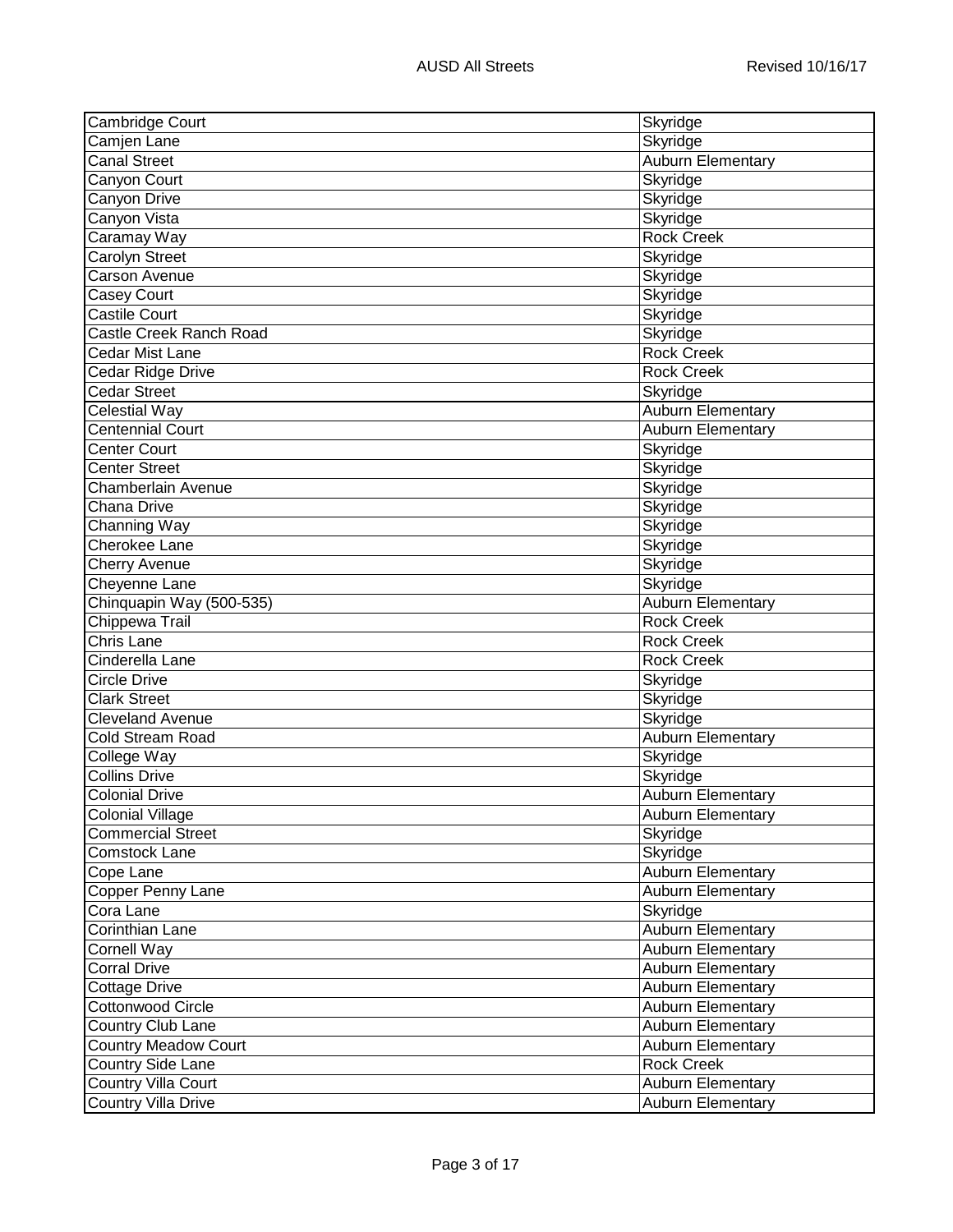| <b>County Center Drive</b>       | <b>Auburn Elementary</b> |
|----------------------------------|--------------------------|
| <b>Court Street</b>              | Skyridge                 |
| <b>Coyote Court</b>              | Skyridge                 |
| Coyote Ridge Court               | <b>Auburn Elementary</b> |
| Cramer Road (Part'l 10000-11655) | <b>Rock Creek</b>        |
| Cramer Road (9200-9700)          | <b>Auburn Elementary</b> |
| <b>Creekhaven Court</b>          | <b>Rock Creek</b>        |
| <b>Creekhaven Road</b>           | <b>Rock Creek</b>        |
| Creekside Place                  | <b>Rock Creek</b>        |
| <b>Crew Court</b>                | <b>Auburn Elementary</b> |
| <b>Cricket Lane</b>              | Skyridge                 |
| Crimson Court                    | Auburn Elementary        |
| Crockett Road                    | Skyridge                 |
| Croman Point                     | Skyridge                 |
| <b>Crutcher Court</b>            | Skyridge                 |
| <b>Crystal Springs Road</b>      | <b>Auburn Elementary</b> |
| Cul De Sac                       | Skyridge                 |
| Curtola Ranch Road               | <b>Auburn Elementary</b> |
| <b>Cypress Court</b>             | <b>Auburn Elementary</b> |
| D Avenue (DeWitt Center)         | <b>Auburn Elementary</b> |
| Dairy Lane                       | <b>Auburn Elementary</b> |
| Dairy Road                       | <b>Auburn Elementary</b> |
| Dale Way                         | Skyridge                 |
| Dana Court                       | Skyridge                 |
| <b>Darlington Avenue</b>         | Skyridge                 |
| Davis Lane                       | Skyridge                 |
| Deer Ridge Lane                  | <b>Rock Creek</b>        |
| Deerbrooke Trail                 | Skyridge                 |
| Deerwood Place                   | Skyridge                 |
| Del Monte Way                    | Skyridge                 |
| Del Paso Court                   | <b>Rock Creek</b>        |
| Del Valle Drive                  | Skyridge                 |
| Dennis Court                     | Auburn Elementary        |
| Deseret Drive                    | <b>Auburn Elementary</b> |
| Deseret Way                      | <b>Auburn Elementary</b> |
| Diablo Court                     | Skyridge                 |
| <b>Diamond Street</b>            | Skyridge                 |
| Divot Lane                       | Auburn Elementary        |
| Donnington Avenue                | Skyridge                 |
| Dorer Drive                      | Skyridge                 |
| Dorinda Place                    | <b>Rock Creek</b>        |
| Dorothy Way                      | Skyridge                 |
| Doug Oest Road                   | <b>Rock Creek</b>        |
| Draper Way                       | Skyridge                 |
| Drive In Way                     | Auburn Elementary        |
| Dry Creek Road (11000-13189)     | <b>Rock Creek</b>        |
| Dry Lake Lane                    | <b>Rock Creek</b>        |
| Duncan Hill Road                 | Skyridge                 |
| Duncan Mine Road                 | Skyridge                 |
| <b>Dyer Court</b>                | Auburn Elementary        |
| E Avenue (DeWitt Center)         | <b>Auburn Elementary</b> |
| Eagle Court                      | <b>Auburn Elementary</b> |
|                                  |                          |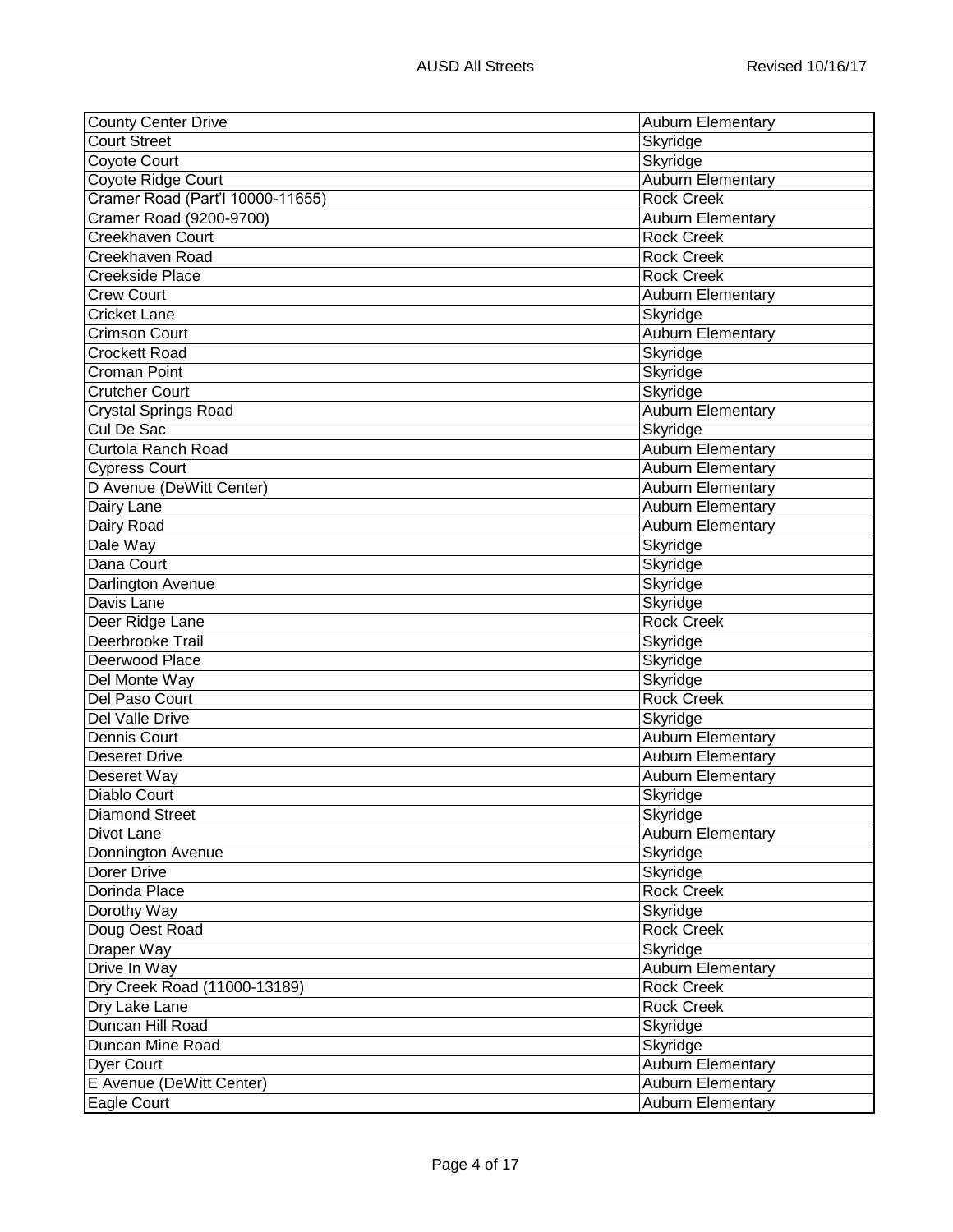| <b>Eagles Nest</b>                           | Skyridge                 |
|----------------------------------------------|--------------------------|
| <b>Earhart Avenue</b>                        | <b>Rock Creek</b>        |
| <b>Early Times Lane</b>                      | <b>Auburn Elementary</b> |
| <b>East Electric Street</b>                  | Skyridge                 |
| <b>East Placer Street</b>                    | Skyridge                 |
| <b>East Street</b>                           | Skyridge                 |
| Easy Way                                     | Skyridge                 |
| <b>Eckard Way</b>                            | Auburn Elementary        |
| Edgewood Place                               | <b>Auburn Elementary</b> |
| Edgewood Road                                | Auburn Elementary        |
| <b>Education Street</b>                      | <b>Rock Creek</b>        |
| Edwards Lane                                 | <b>Rock Creek</b>        |
| <b>El Dorado Street</b>                      | Skyridge                 |
| El Oro Drive                                 | Auburn Elementary        |
| <b>Electric Street</b>                       | Skyridge                 |
| <b>Ellestad Way</b>                          | Skyridge                 |
| <b>Elm Avenue</b>                            | Skyridge                 |
| <b>Emerald Pines Drive</b>                   | Skyridge                 |
| Emma Lane                                    | <b>Rock Creek</b>        |
| <b>Emmet Drive</b>                           | <b>Auburn Elementary</b> |
| Engelage Place                               | <b>Rock Creek</b>        |
| Engle Lane                                   | Skyridge                 |
| <b>Enterprise Drive</b>                      | Skyridge                 |
| Epperle Lane                                 | Skyridge                 |
| <b>Erin Drive</b>                            | Auburn Elementary        |
| <b>Estates Court</b>                         | <b>Auburn Elementary</b> |
| <b>Estates Drive</b>                         | Auburn Elementary        |
| Evergreen Place                              | Auburn Elementary        |
| F Avenue (DeWitt Center)                     | <b>Auburn Elementary</b> |
| Fair Oaks Lane                               | <b>Rock Creek</b>        |
|                                              | Skyridge                 |
| <b>Fairgate Street</b>                       | Auburn Elementary        |
| <b>Fairway Court</b><br><b>Falcons Point</b> | Skyridge                 |
| <b>Fawn Creek Court</b>                      | <b>Rock Creek</b>        |
| <b>Fawn Creek Trail</b>                      | Skyridge                 |
|                                              | Rock Creek               |
| Fawnridge Road                               |                          |
| <b>Fiddler Green Court</b>                   | <b>Auburn Elementary</b> |
| <b>Finley Street</b>                         | Skyridge                 |
| Flood Lane                                   | Skyridge                 |
| <b>Flood Road</b>                            | Skyridge                 |
| <b>Floradale Lane</b>                        | Auburn Elementary        |
| <b>Florence Court</b>                        | <b>Rock Creek</b>        |
| <b>Florence Lane</b>                         | <b>Rock Creek</b>        |
| Flume Lane                                   | Skyridge                 |
| Foothill Oaks Drive                          | Auburn Elementary        |
| <b>Forest Court</b>                          | Skyridge                 |
| Foresthill Avenue                            | Skyridge                 |
| Forgotten Road                               | Skyridge                 |
| <b>Fortune Court</b>                         | <b>Rock Creek</b>        |
| Fox Run Court                                | <b>Auburn Elementary</b> |
| <b>Foxridge Circle</b>                       | Skyridge                 |
| <b>Foxtail Court</b>                         | <b>Rock Creek</b>        |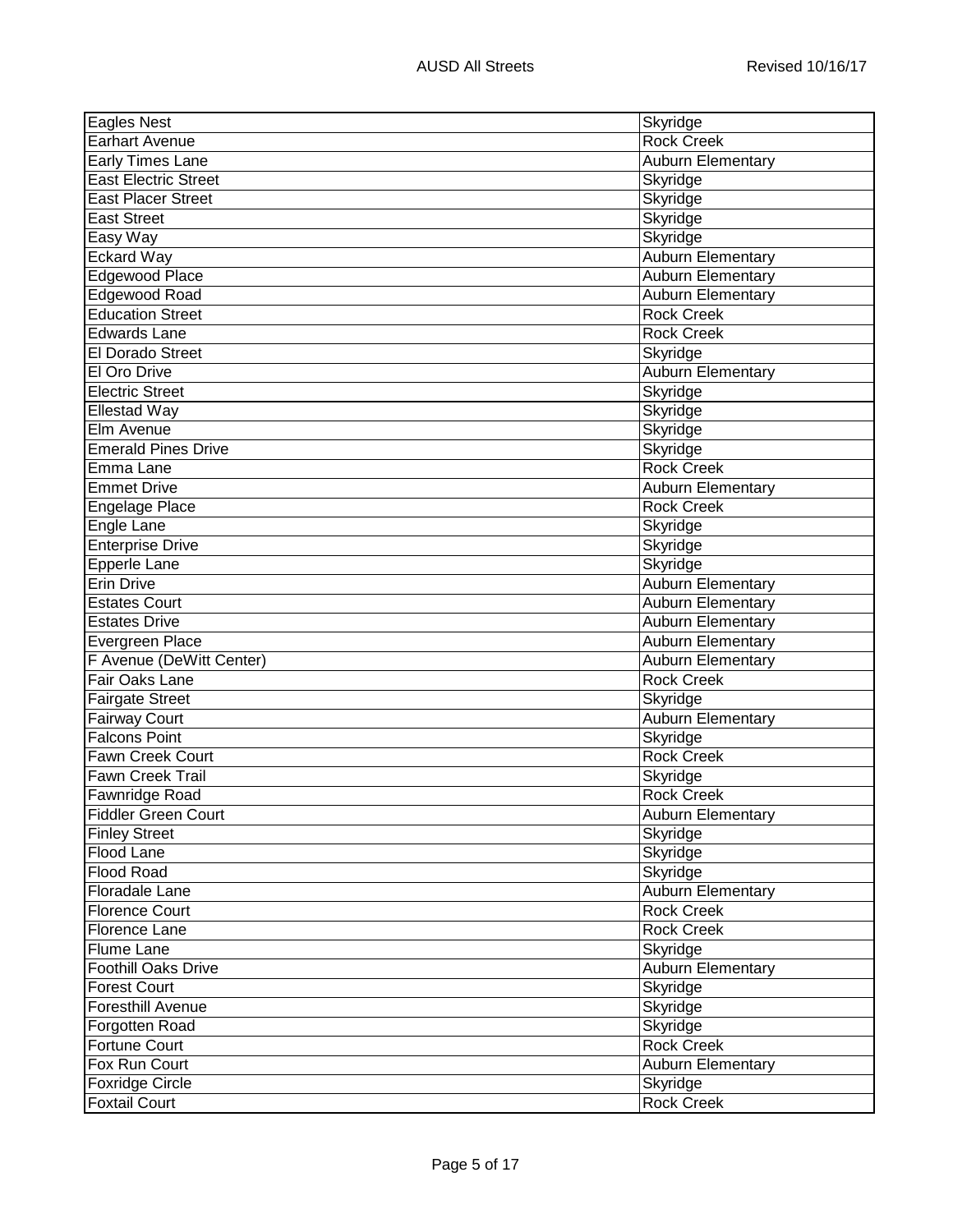| <b>Freeman Circle</b>                  | <b>Rock Creek</b>        |
|----------------------------------------|--------------------------|
| Fresh Air Lane                         | <b>Rock Creek</b>        |
| <b>Frontera Drive</b>                  | Auburn Elementary        |
| <b>Frontier Road</b>                   | <b>Auburn Elementary</b> |
| <b>Fulweiler Avenue</b>                | Skyridge                 |
| Galena Drive                           | <b>Rock Creek</b>        |
| <b>Gambah Drive</b>                    | <b>Auburn Elementary</b> |
| Garden Court                           | <b>Rock Creek</b>        |
| <b>Garfield Street</b>                 | Skyridge                 |
| Garnet Way                             | <b>Rock Creek</b>        |
| <b>Gateway Court</b>                   | <b>Auburn Elementary</b> |
| <b>Gavin Circle</b>                    | Skyridge                 |
| <b>Gerald Lane</b>                     | Auburn Elementary        |
| <b>Gerry Court</b>                     | Auburn Elementary        |
| Gina Louise Lane                       | Skyridge                 |
| <b>Ginger Drive</b>                    | Skyridge                 |
| <b>Gold Creek Road</b>                 | <b>Rock Creek</b>        |
| <b>Gold Street</b>                     | Skyridge                 |
| Golden Chain Mobile Hm Park            | <b>Auburn Elementary</b> |
| Golden Eagle Drive                     | <b>Rock Creek</b>        |
| <b>Goldenrod Avenue</b>                | <b>Auburn Elementary</b> |
| <b>Golf Course Road</b>                | <b>Rock Creek</b>        |
| Gossonia Park                          | Skyridge                 |
| <b>Grace Street</b>                    | Skyridge                 |
| Graeagle Lane                          | <b>Rock Creek</b>        |
| <b>Graham Lane</b>                     | Skyridge                 |
| <b>Grandview Drive</b>                 | Skyridge                 |
| Granite Lane                           | Auburn Elementary        |
| Grass Valley Hwy 49 (800-2900 blocks)  | <b>Auburn Elementary</b> |
| Grass Valley Hwy 49 (799 & lower)      | Skyridge                 |
| Grass Valley Hwy 49 (part'l 3000-6850) | <b>Rock Creek</b>        |
| Gray Pine Way                          | <b>Auburn Elementary</b> |
| <b>Grayhorse Drive</b>                 | Skyridge                 |
| Grayson Road                           | <b>Rock Creek</b>        |
| Green Hill Court                       | Skyridge                 |
| <b>Greenfield Avenue</b>               | Skyridge                 |
| Greenstone Court                       | Rock Creek               |
| <b>Greenwood Street</b>                | Skyridge                 |
| Grey Fox Lane                          | <b>Rock Creek</b>        |
| Griffin Way                            | <b>Rock Creek</b>        |
| <b>Grizzley Flat Court</b>             | Skyridge                 |
| <b>Grove Court</b>                     | Auburn Elementary        |
| <b>Gum Lane</b>                        | Skyridge                 |
| <b>Hale Street</b>                     | Skyridge                 |
| Hampton Court                          | Skyridge                 |
| <b>Happy Hollow Lane</b>               | Skyridge                 |
| Harmony Lane                           | Auburn Elementary        |
| <b>Harness Court</b>                   | <b>Auburn Elementary</b> |
| Harris Lane                            | <b>Auburn Elementary</b> |
| Harris Road                            | <b>Auburn Elementary</b> |
| <b>Harrison Avenue</b>                 | Skyridge                 |
| Haskin Ranch Road                      | Skyridge                 |
|                                        |                          |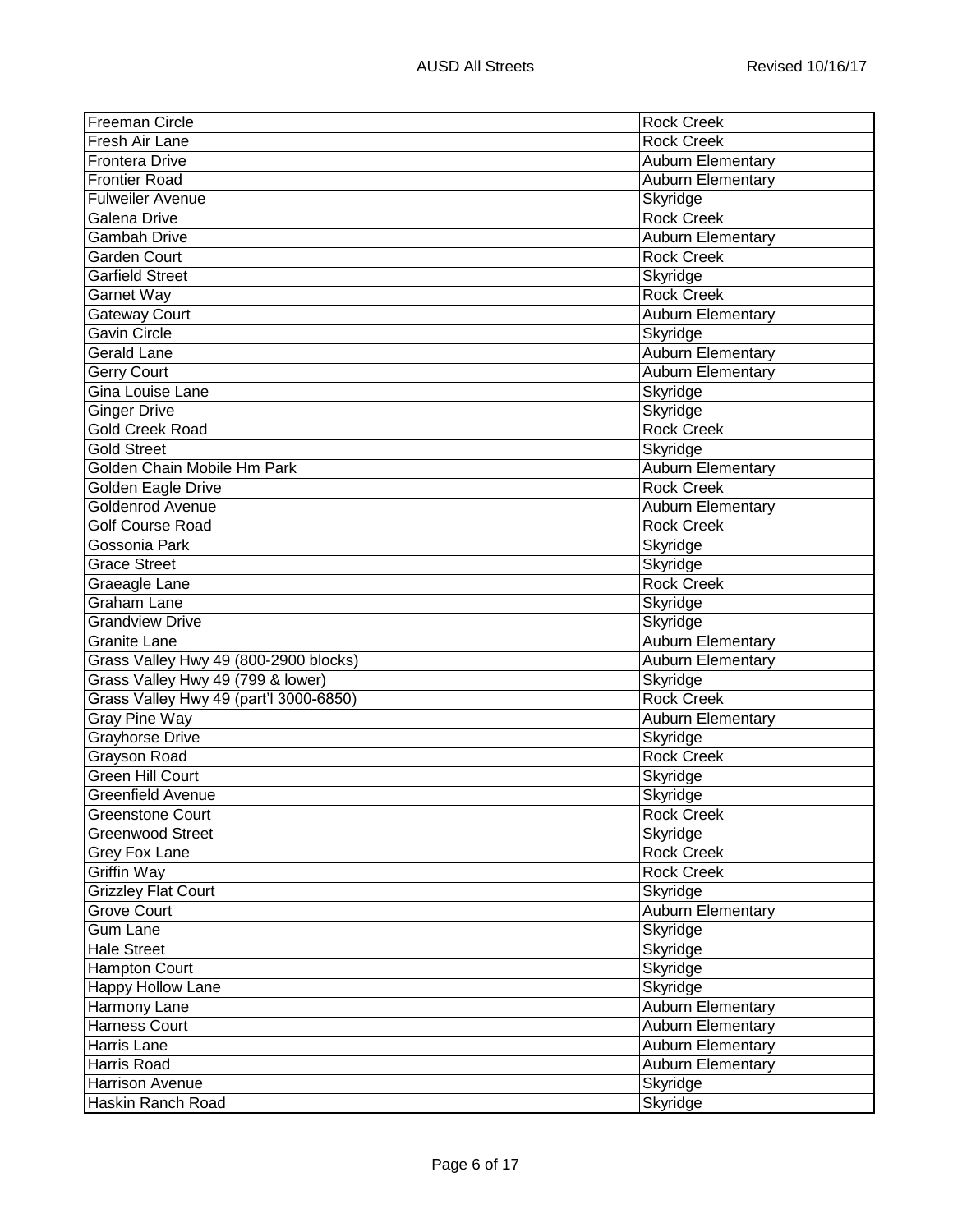| <b>Hastings Lane</b>            | <b>Auburn Elementary</b> |
|---------------------------------|--------------------------|
| <b>Haswell Court</b>            | Skyridge                 |
| <b>Haven Hill Lane</b>          | Auburn Elementary        |
| <b>Hayes Drive</b>              | Skyridge                 |
| <b>Heather Lane</b>             | <b>Auburn Elementary</b> |
| <b>Hector Road</b>              | Skyridge                 |
| Heidi Way                       | <b>Auburn Elementary</b> |
| Hemlock Drive                   | Auburn Elementary        |
| Henburn Lane                    | <b>Rock Creek</b>        |
| <b>Herdal Drive</b>             | Skyridge                 |
| Heredia Court                   | Auburn Elementary        |
| Heritage Oak Place              | Auburn Elementary        |
| <b>Heritage Place</b>           | Skyridge                 |
| Herman Circle                   | Skyridge                 |
| <b>Herr Way</b>                 | Skyridge                 |
| <b>Herrington Drive</b>         | Skyridge                 |
| <b>Hidden Creek Drive</b>       | Skyridge                 |
| <b>Hidden Glen Drive</b>        | Skyridge                 |
| <b>Hidden Meadows Circle</b>    | Auburn Elementary        |
| <b>Hidden Oaks Lane</b>         | Auburn Elementary        |
| <b>High Street</b>              | Skyridge                 |
| <b>Highland Court</b>           | Auburn Elementary        |
| <b>Highland Drive</b>           | <b>Auburn Elementary</b> |
| <b>Hillcrest Drive</b>          | Skyridge                 |
| <b>Hillmont Avenue</b>          | Skyridge                 |
| Hillside Terrace                | Skyridge                 |
| <b>Hilltop Drive</b>            | Skyridge                 |
| <b>Hillview Drive</b>           | Skyridge                 |
| Hobie Drive                     | Auburn Elementary        |
| Hoffman Avenue                  | Skyridge                 |
| <b>Holly Hills Drive</b>        | Auburn Elementary        |
| <b>Holly Vista Way</b>          | <b>Auburn Elementary</b> |
| Homestead Way                   | <b>Auburn Elementary</b> |
| Homewood Lane                   | Skyridge                 |
| <b>Honey Lane</b>               | Skyridge                 |
| Honeybrook Lane                 | Auburn Elementary        |
| <b>Hoskins Lane</b>             | <b>Auburn Elementary</b> |
| <b>Howe Lane</b>                | <b>Rock Creek</b>        |
| Hubbard Road (8200-9700 blocks) | <b>Auburn Elementary</b> |
| Hubbard Road (part'l 9800 & up) | Rock Creek               |
| Humbug Way                      | Skyridge                 |
| Hummingbird Lane                | <b>Rock Creek</b>        |
| <b>Huntley Avenue</b>           | Skyridge                 |
| <b>Hyatt Lane</b>               | Skyridge                 |
| Hyde Park Lane                  | Auburn Elementary        |
| Ida Street                      | Skyridge                 |
| <b>Illona Court</b>             | Auburn Elementary        |
| <b>Incline Drive</b>            | Auburn Elementary        |
| Indian Hill Road (10513-10840)  | Skyridge                 |
| Indian Rancheria Road           | Skyridge                 |
| Indian Rock Lane                | Auburn Elementary        |
| <b>Industrial Court</b>         | <b>Auburn Elementary</b> |
|                                 |                          |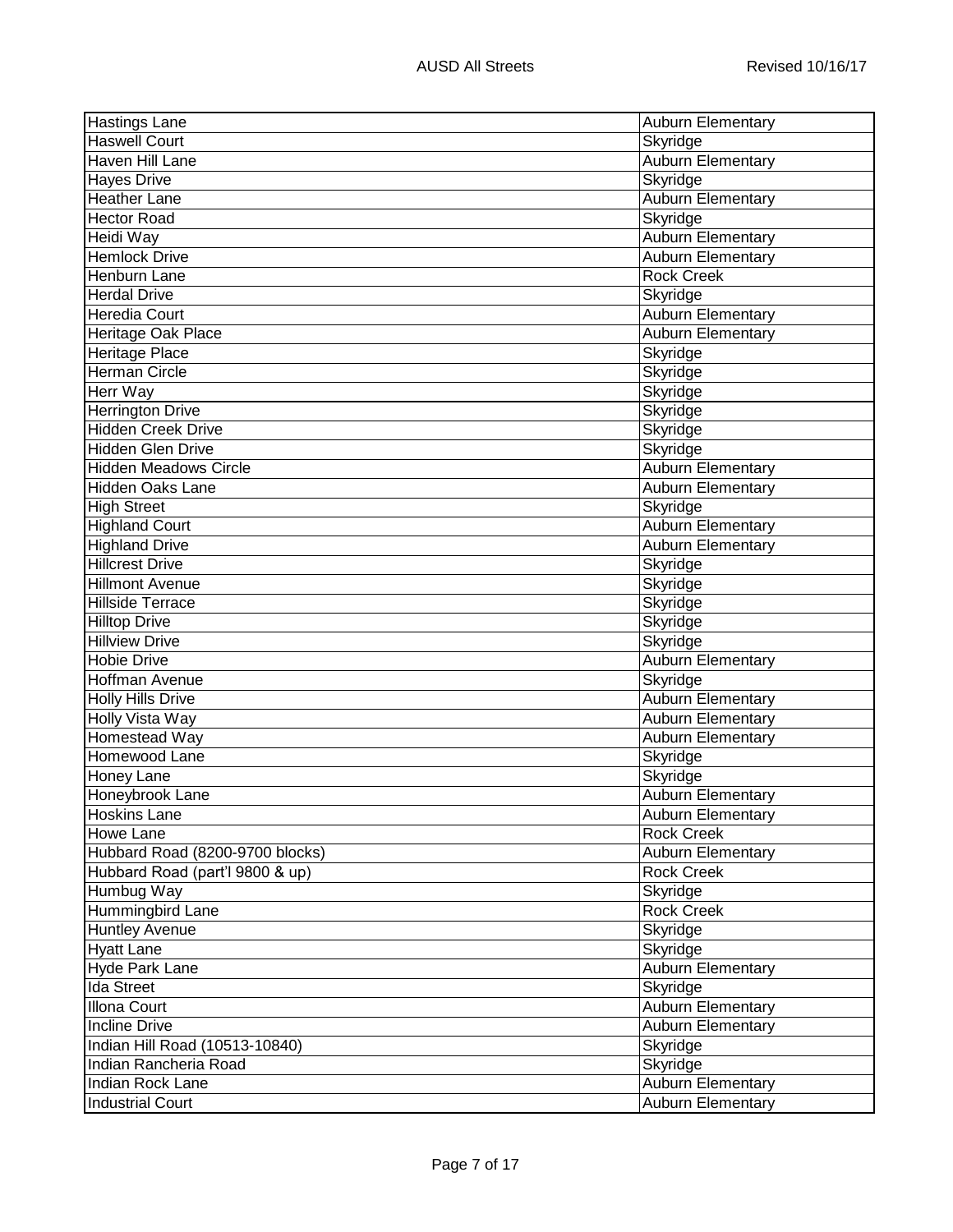| <b>Auburn Elementary</b><br>Skyridge<br>Jacobs Lane<br>Auburn Elementary<br>Jeremiah Drive<br>Joeger Road (9617-10780)<br><b>Auburn Elementary</b><br>Joeger Road (part'l 10785-11925)<br><b>Rock Creek</b><br>John Lane<br>Skyridge<br><b>Jones Street</b><br>Auburn Elementary<br>Jordan Lane<br>Skyridge<br>Joye Lane<br>Skyridge<br><b>Rock Creek</b><br>Karla Way<br>Skyridge<br>Katherine Way<br>Skyridge<br>Kay Les Lane<br><b>Rock Creek</b><br><b>Rock Creek</b><br>Kemper Oaks Court<br>Auburn Elementary<br><b>Auburn Elementary</b><br>Kenmass Avenue<br>Skyridge<br><b>Auburn Elementary</b><br>Skyridge<br>Skyridge<br><b>Killarney Way</b><br><b>Auburn Elementary</b><br><b>Rock Creek</b><br>Skyridge<br>Knollwood Drive<br>Skyridge<br>KOA Way<br><b>Rock Creek</b><br><b>Auburn Elementary</b><br>Ladd Lane<br><b>Auburn Elementary</b><br>Lake Valley Drive<br><b>Rock Creek</b><br>Lake Valley Road<br><b>Rock Creek</b><br>Lakeridge Drive<br>Skyridge<br><b>Lakeview Drive</b><br>Skyridge<br>Skyridge<br>Skyridge<br>Skyridge<br>Skyridge<br>Lariat Ranch Road<br>Auburn Elementary<br>Larkin Lane<br><b>Auburn Elementary</b><br><b>Auburn Elementary</b><br><b>Auburn Elementary</b><br><b>Auburn Elementary</b><br>Auburn Elementary<br>Leeds Drive<br>Auburn Elementary<br>Lees Lane<br>Skyridge<br>Lewis Street<br>Skyridge<br>Lilac Lane<br>Auburn Elementary<br><b>Lily Avenue</b><br><b>Auburn Elementary</b><br>Lincoln Way (49-13260)<br>Skyridge<br>Auburn Elementary<br><b>Lindbergh Street</b><br><b>Rock Creek</b><br>Linden Avenue<br>Skyridge<br><b>Auburn Elementary</b> | <b>Industrial Drive</b>   | <b>Auburn Elementary</b> |
|-------------------------------------------------------------------------------------------------------------------------------------------------------------------------------------------------------------------------------------------------------------------------------------------------------------------------------------------------------------------------------------------------------------------------------------------------------------------------------------------------------------------------------------------------------------------------------------------------------------------------------------------------------------------------------------------------------------------------------------------------------------------------------------------------------------------------------------------------------------------------------------------------------------------------------------------------------------------------------------------------------------------------------------------------------------------------------------------------------------------------------------------------------------------------------------------------------------------------------------------------------------------------------------------------------------------------------------------------------------------------------------------------------------------------------------------------------------------------------------------------------------------------------------------------------------------------------------------------------------------|---------------------------|--------------------------|
|                                                                                                                                                                                                                                                                                                                                                                                                                                                                                                                                                                                                                                                                                                                                                                                                                                                                                                                                                                                                                                                                                                                                                                                                                                                                                                                                                                                                                                                                                                                                                                                                                   | <b>Ivy Lane</b>           |                          |
|                                                                                                                                                                                                                                                                                                                                                                                                                                                                                                                                                                                                                                                                                                                                                                                                                                                                                                                                                                                                                                                                                                                                                                                                                                                                                                                                                                                                                                                                                                                                                                                                                   |                           |                          |
|                                                                                                                                                                                                                                                                                                                                                                                                                                                                                                                                                                                                                                                                                                                                                                                                                                                                                                                                                                                                                                                                                                                                                                                                                                                                                                                                                                                                                                                                                                                                                                                                                   |                           |                          |
|                                                                                                                                                                                                                                                                                                                                                                                                                                                                                                                                                                                                                                                                                                                                                                                                                                                                                                                                                                                                                                                                                                                                                                                                                                                                                                                                                                                                                                                                                                                                                                                                                   |                           |                          |
|                                                                                                                                                                                                                                                                                                                                                                                                                                                                                                                                                                                                                                                                                                                                                                                                                                                                                                                                                                                                                                                                                                                                                                                                                                                                                                                                                                                                                                                                                                                                                                                                                   |                           |                          |
|                                                                                                                                                                                                                                                                                                                                                                                                                                                                                                                                                                                                                                                                                                                                                                                                                                                                                                                                                                                                                                                                                                                                                                                                                                                                                                                                                                                                                                                                                                                                                                                                                   |                           |                          |
|                                                                                                                                                                                                                                                                                                                                                                                                                                                                                                                                                                                                                                                                                                                                                                                                                                                                                                                                                                                                                                                                                                                                                                                                                                                                                                                                                                                                                                                                                                                                                                                                                   |                           |                          |
|                                                                                                                                                                                                                                                                                                                                                                                                                                                                                                                                                                                                                                                                                                                                                                                                                                                                                                                                                                                                                                                                                                                                                                                                                                                                                                                                                                                                                                                                                                                                                                                                                   |                           |                          |
|                                                                                                                                                                                                                                                                                                                                                                                                                                                                                                                                                                                                                                                                                                                                                                                                                                                                                                                                                                                                                                                                                                                                                                                                                                                                                                                                                                                                                                                                                                                                                                                                                   |                           |                          |
|                                                                                                                                                                                                                                                                                                                                                                                                                                                                                                                                                                                                                                                                                                                                                                                                                                                                                                                                                                                                                                                                                                                                                                                                                                                                                                                                                                                                                                                                                                                                                                                                                   | Kanehls Corner            |                          |
|                                                                                                                                                                                                                                                                                                                                                                                                                                                                                                                                                                                                                                                                                                                                                                                                                                                                                                                                                                                                                                                                                                                                                                                                                                                                                                                                                                                                                                                                                                                                                                                                                   |                           |                          |
|                                                                                                                                                                                                                                                                                                                                                                                                                                                                                                                                                                                                                                                                                                                                                                                                                                                                                                                                                                                                                                                                                                                                                                                                                                                                                                                                                                                                                                                                                                                                                                                                                   |                           |                          |
|                                                                                                                                                                                                                                                                                                                                                                                                                                                                                                                                                                                                                                                                                                                                                                                                                                                                                                                                                                                                                                                                                                                                                                                                                                                                                                                                                                                                                                                                                                                                                                                                                   |                           |                          |
|                                                                                                                                                                                                                                                                                                                                                                                                                                                                                                                                                                                                                                                                                                                                                                                                                                                                                                                                                                                                                                                                                                                                                                                                                                                                                                                                                                                                                                                                                                                                                                                                                   | <b>Kelso Court</b>        |                          |
|                                                                                                                                                                                                                                                                                                                                                                                                                                                                                                                                                                                                                                                                                                                                                                                                                                                                                                                                                                                                                                                                                                                                                                                                                                                                                                                                                                                                                                                                                                                                                                                                                   |                           |                          |
|                                                                                                                                                                                                                                                                                                                                                                                                                                                                                                                                                                                                                                                                                                                                                                                                                                                                                                                                                                                                                                                                                                                                                                                                                                                                                                                                                                                                                                                                                                                                                                                                                   | <b>Kemper Road</b>        |                          |
|                                                                                                                                                                                                                                                                                                                                                                                                                                                                                                                                                                                                                                                                                                                                                                                                                                                                                                                                                                                                                                                                                                                                                                                                                                                                                                                                                                                                                                                                                                                                                                                                                   |                           |                          |
|                                                                                                                                                                                                                                                                                                                                                                                                                                                                                                                                                                                                                                                                                                                                                                                                                                                                                                                                                                                                                                                                                                                                                                                                                                                                                                                                                                                                                                                                                                                                                                                                                   | <b>Kevin Court</b>        |                          |
|                                                                                                                                                                                                                                                                                                                                                                                                                                                                                                                                                                                                                                                                                                                                                                                                                                                                                                                                                                                                                                                                                                                                                                                                                                                                                                                                                                                                                                                                                                                                                                                                                   | <b>Kidder Court</b>       |                          |
|                                                                                                                                                                                                                                                                                                                                                                                                                                                                                                                                                                                                                                                                                                                                                                                                                                                                                                                                                                                                                                                                                                                                                                                                                                                                                                                                                                                                                                                                                                                                                                                                                   | Kilham Road               |                          |
|                                                                                                                                                                                                                                                                                                                                                                                                                                                                                                                                                                                                                                                                                                                                                                                                                                                                                                                                                                                                                                                                                                                                                                                                                                                                                                                                                                                                                                                                                                                                                                                                                   |                           |                          |
|                                                                                                                                                                                                                                                                                                                                                                                                                                                                                                                                                                                                                                                                                                                                                                                                                                                                                                                                                                                                                                                                                                                                                                                                                                                                                                                                                                                                                                                                                                                                                                                                                   | Klein Ranch Road          |                          |
|                                                                                                                                                                                                                                                                                                                                                                                                                                                                                                                                                                                                                                                                                                                                                                                                                                                                                                                                                                                                                                                                                                                                                                                                                                                                                                                                                                                                                                                                                                                                                                                                                   | <b>Knoll Street</b>       |                          |
|                                                                                                                                                                                                                                                                                                                                                                                                                                                                                                                                                                                                                                                                                                                                                                                                                                                                                                                                                                                                                                                                                                                                                                                                                                                                                                                                                                                                                                                                                                                                                                                                                   |                           |                          |
|                                                                                                                                                                                                                                                                                                                                                                                                                                                                                                                                                                                                                                                                                                                                                                                                                                                                                                                                                                                                                                                                                                                                                                                                                                                                                                                                                                                                                                                                                                                                                                                                                   |                           |                          |
|                                                                                                                                                                                                                                                                                                                                                                                                                                                                                                                                                                                                                                                                                                                                                                                                                                                                                                                                                                                                                                                                                                                                                                                                                                                                                                                                                                                                                                                                                                                                                                                                                   | Krista Lane               |                          |
|                                                                                                                                                                                                                                                                                                                                                                                                                                                                                                                                                                                                                                                                                                                                                                                                                                                                                                                                                                                                                                                                                                                                                                                                                                                                                                                                                                                                                                                                                                                                                                                                                   |                           |                          |
|                                                                                                                                                                                                                                                                                                                                                                                                                                                                                                                                                                                                                                                                                                                                                                                                                                                                                                                                                                                                                                                                                                                                                                                                                                                                                                                                                                                                                                                                                                                                                                                                                   |                           |                          |
|                                                                                                                                                                                                                                                                                                                                                                                                                                                                                                                                                                                                                                                                                                                                                                                                                                                                                                                                                                                                                                                                                                                                                                                                                                                                                                                                                                                                                                                                                                                                                                                                                   |                           |                          |
|                                                                                                                                                                                                                                                                                                                                                                                                                                                                                                                                                                                                                                                                                                                                                                                                                                                                                                                                                                                                                                                                                                                                                                                                                                                                                                                                                                                                                                                                                                                                                                                                                   |                           |                          |
|                                                                                                                                                                                                                                                                                                                                                                                                                                                                                                                                                                                                                                                                                                                                                                                                                                                                                                                                                                                                                                                                                                                                                                                                                                                                                                                                                                                                                                                                                                                                                                                                                   |                           |                          |
|                                                                                                                                                                                                                                                                                                                                                                                                                                                                                                                                                                                                                                                                                                                                                                                                                                                                                                                                                                                                                                                                                                                                                                                                                                                                                                                                                                                                                                                                                                                                                                                                                   | Lamborn Lane              |                          |
|                                                                                                                                                                                                                                                                                                                                                                                                                                                                                                                                                                                                                                                                                                                                                                                                                                                                                                                                                                                                                                                                                                                                                                                                                                                                                                                                                                                                                                                                                                                                                                                                                   | Landis Circle             |                          |
|                                                                                                                                                                                                                                                                                                                                                                                                                                                                                                                                                                                                                                                                                                                                                                                                                                                                                                                                                                                                                                                                                                                                                                                                                                                                                                                                                                                                                                                                                                                                                                                                                   | Lantern View Court        |                          |
|                                                                                                                                                                                                                                                                                                                                                                                                                                                                                                                                                                                                                                                                                                                                                                                                                                                                                                                                                                                                                                                                                                                                                                                                                                                                                                                                                                                                                                                                                                                                                                                                                   | <b>Lantern View Drive</b> |                          |
|                                                                                                                                                                                                                                                                                                                                                                                                                                                                                                                                                                                                                                                                                                                                                                                                                                                                                                                                                                                                                                                                                                                                                                                                                                                                                                                                                                                                                                                                                                                                                                                                                   |                           |                          |
|                                                                                                                                                                                                                                                                                                                                                                                                                                                                                                                                                                                                                                                                                                                                                                                                                                                                                                                                                                                                                                                                                                                                                                                                                                                                                                                                                                                                                                                                                                                                                                                                                   |                           |                          |
|                                                                                                                                                                                                                                                                                                                                                                                                                                                                                                                                                                                                                                                                                                                                                                                                                                                                                                                                                                                                                                                                                                                                                                                                                                                                                                                                                                                                                                                                                                                                                                                                                   | Larkspur Avenue           |                          |
|                                                                                                                                                                                                                                                                                                                                                                                                                                                                                                                                                                                                                                                                                                                                                                                                                                                                                                                                                                                                                                                                                                                                                                                                                                                                                                                                                                                                                                                                                                                                                                                                                   | <b>Laurel Drive</b>       |                          |
|                                                                                                                                                                                                                                                                                                                                                                                                                                                                                                                                                                                                                                                                                                                                                                                                                                                                                                                                                                                                                                                                                                                                                                                                                                                                                                                                                                                                                                                                                                                                                                                                                   | Leah Court                |                          |
|                                                                                                                                                                                                                                                                                                                                                                                                                                                                                                                                                                                                                                                                                                                                                                                                                                                                                                                                                                                                                                                                                                                                                                                                                                                                                                                                                                                                                                                                                                                                                                                                                   | <b>Leeds Court</b>        |                          |
|                                                                                                                                                                                                                                                                                                                                                                                                                                                                                                                                                                                                                                                                                                                                                                                                                                                                                                                                                                                                                                                                                                                                                                                                                                                                                                                                                                                                                                                                                                                                                                                                                   |                           |                          |
|                                                                                                                                                                                                                                                                                                                                                                                                                                                                                                                                                                                                                                                                                                                                                                                                                                                                                                                                                                                                                                                                                                                                                                                                                                                                                                                                                                                                                                                                                                                                                                                                                   |                           |                          |
|                                                                                                                                                                                                                                                                                                                                                                                                                                                                                                                                                                                                                                                                                                                                                                                                                                                                                                                                                                                                                                                                                                                                                                                                                                                                                                                                                                                                                                                                                                                                                                                                                   |                           |                          |
|                                                                                                                                                                                                                                                                                                                                                                                                                                                                                                                                                                                                                                                                                                                                                                                                                                                                                                                                                                                                                                                                                                                                                                                                                                                                                                                                                                                                                                                                                                                                                                                                                   |                           |                          |
|                                                                                                                                                                                                                                                                                                                                                                                                                                                                                                                                                                                                                                                                                                                                                                                                                                                                                                                                                                                                                                                                                                                                                                                                                                                                                                                                                                                                                                                                                                                                                                                                                   |                           |                          |
|                                                                                                                                                                                                                                                                                                                                                                                                                                                                                                                                                                                                                                                                                                                                                                                                                                                                                                                                                                                                                                                                                                                                                                                                                                                                                                                                                                                                                                                                                                                                                                                                                   |                           |                          |
|                                                                                                                                                                                                                                                                                                                                                                                                                                                                                                                                                                                                                                                                                                                                                                                                                                                                                                                                                                                                                                                                                                                                                                                                                                                                                                                                                                                                                                                                                                                                                                                                                   | Linda Drive               |                          |
|                                                                                                                                                                                                                                                                                                                                                                                                                                                                                                                                                                                                                                                                                                                                                                                                                                                                                                                                                                                                                                                                                                                                                                                                                                                                                                                                                                                                                                                                                                                                                                                                                   |                           |                          |
|                                                                                                                                                                                                                                                                                                                                                                                                                                                                                                                                                                                                                                                                                                                                                                                                                                                                                                                                                                                                                                                                                                                                                                                                                                                                                                                                                                                                                                                                                                                                                                                                                   |                           |                          |
|                                                                                                                                                                                                                                                                                                                                                                                                                                                                                                                                                                                                                                                                                                                                                                                                                                                                                                                                                                                                                                                                                                                                                                                                                                                                                                                                                                                                                                                                                                                                                                                                                   | Little Hill Road          |                          |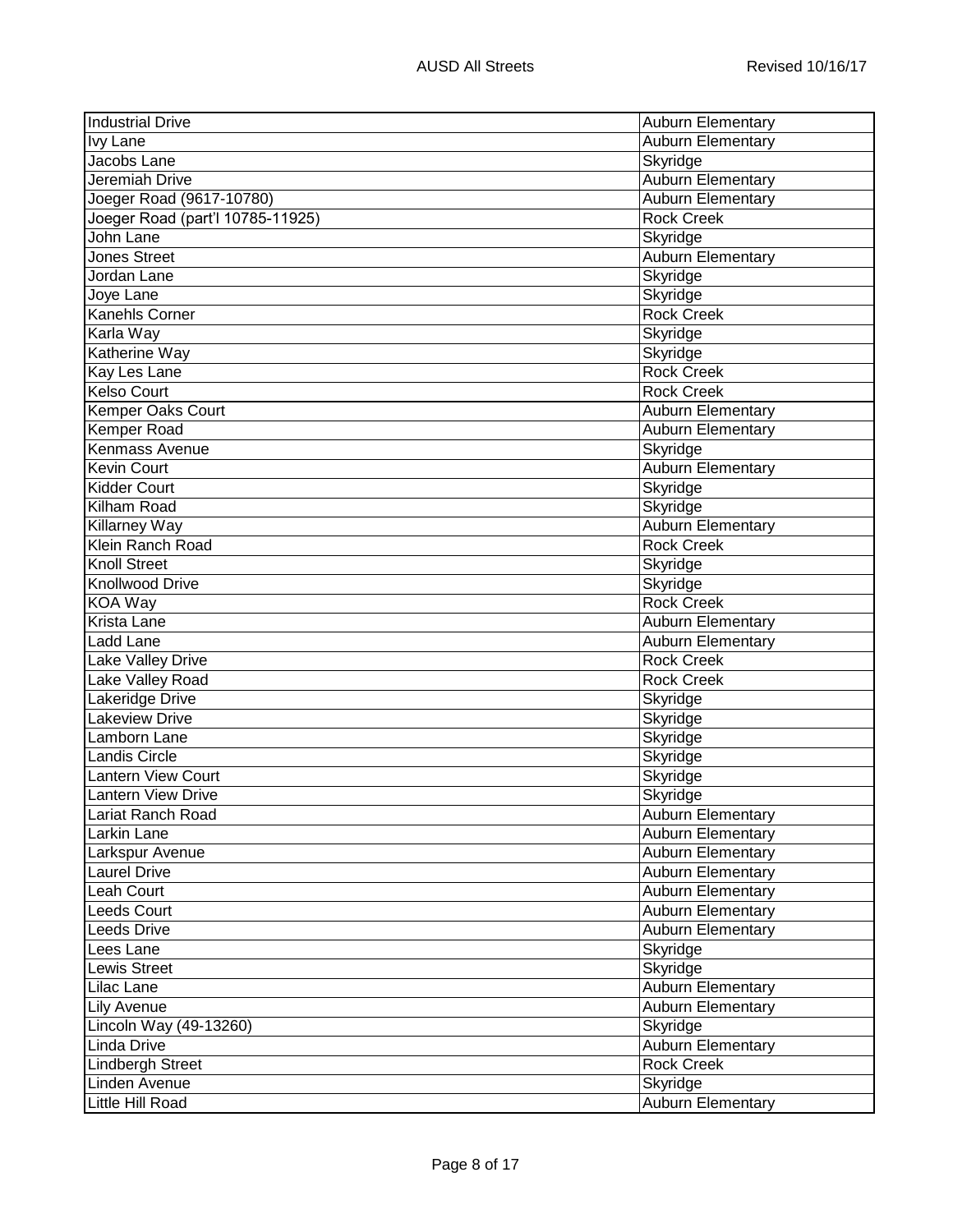| Live Oak Lane                   | <b>Auburn Elementary</b> |
|---------------------------------|--------------------------|
| Live Oak Place                  | <b>Auburn Elementary</b> |
| Live Oak Street                 | Skyridge                 |
| Live Oak Way                    | <b>Auburn Elementary</b> |
| Lloyd Way                       | Skyridge                 |
| Locksley Lane                   | <b>Rock Creek</b>        |
| Lois Lane                       | Auburn Elementary        |
| Lone Star Oaks Court            | <b>Rock Creek</b>        |
| Lone Star Road                  | <b>Rock Creek</b>        |
| Lone Star Valley Road           | <b>Rock Creek</b>        |
| Long Valley Drive               | Skyridge                 |
| Longview Lane                   | Skyridge                 |
| Loray Lane                      | <b>Rock Creek</b>        |
| Lorenson Road                   | <b>Rock Creek</b>        |
| Los Altos Avenue                | Skyridge                 |
| Love Way                        | <b>Auburn Elementary</b> |
| Lowe Lane                       | <b>Auburn Elementary</b> |
| <b>Lubeck Road</b>              | Skyridge                 |
| Lupine Lane                     | Skyridge                 |
| Luther Ridge Court              | Auburn Elementary        |
| Luther Road (12140-12663)       | Auburn Elementary        |
| Lynn Lane                       | Auburn Elementary        |
| <b>Machty Court</b>             | Skyridge                 |
| Magnolia Avenue                 | Skyridge                 |
| Maidu Drive                     | Skyridge                 |
| Maleza Lane                     | Skyridge                 |
| Mallard Way                     | <b>Rock Creek</b>        |
| Manhattan Bar Road              | Skyridge                 |
| <b>Manor Drive</b>              | Auburn Elementary        |
| Manor Way                       | <b>Auburn Elementary</b> |
| Manzanita Way                   | Skyridge                 |
| <b>Maple Street</b>             | Skyridge                 |
| <b>Marathon Drive</b>           | Auburn Elementary        |
| <b>Marcelais Court</b>          | <b>Auburn Elementary</b> |
| Marcella Drive                  | Auburn Elementary        |
| Marcliff Way                    | <b>Auburn Elementary</b> |
| Margaret Court                  | Skyridge                 |
| Marguerite Mine Road            | <b>Auburn Elementary</b> |
| Maribel Way                     | Skyridge                 |
| Marigold Avenue                 | Auburn Elementary        |
| Marina Avenue                   | Skyridge                 |
| Marion Way                      | Skyridge                 |
| Marshall Way                    | Skyridge                 |
| Martin Drive                    | <b>Auburn Elementary</b> |
| Martina Court                   | <b>Auburn Elementary</b> |
| Marvin Way                      | Skyridge                 |
| Mary Jane Court                 | Skyridge                 |
| <b>Mary Street</b>              | Skyridge                 |
| <b>Masters Court</b>            | <b>Auburn Elementary</b> |
| Matson Drive (1350 - 1359 only) | Auburn Elementary        |
| <b>McAvoy Court</b>             | <b>Auburn Elementary</b> |
| <b>McClintock Lane</b>          | Auburn Elementary        |
|                                 |                          |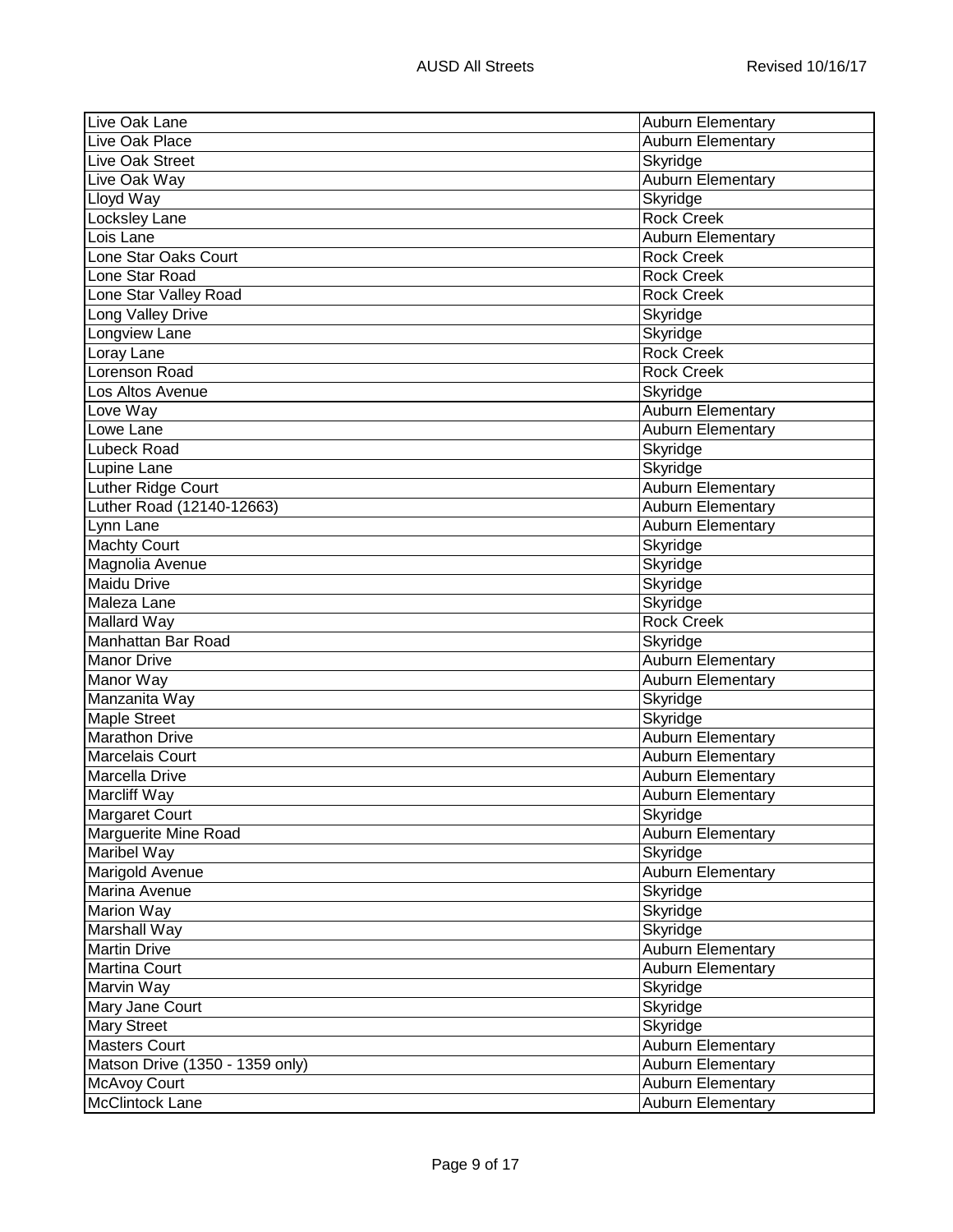| McCloud Court                                          | <b>Auburn Elementary</b> |
|--------------------------------------------------------|--------------------------|
| <b>McClung Street</b>                                  | Skyridge                 |
| McDaniel Drive N.                                      | Skyridge                 |
| McDaniel Drive S.                                      | Skyridge                 |
| McEachern Lane                                         | Skyridge                 |
| McElroy Road (part'l 14502-14820)                      | <b>Rock Creek</b>        |
| <b>McFall Drive</b>                                    | <b>Auburn Elementary</b> |
| McKenzie Court                                         | Skyridge                 |
| McRanch Road                                           | <b>Auburn Elementary</b> |
| <b>Meadow Brook Court</b>                              | Auburn Elementary        |
| <b>Meadow Brook Drive</b>                              | Auburn Elementary        |
| Meadow Glen Road                                       | <b>Rock Creek</b>        |
| <b>Meadow Park Court</b>                               | <b>Rock Creek</b>        |
| Meadow View Lane                                       | <b>Rock Creek</b>        |
| <b>Meadowlark Court</b>                                | Skyridge                 |
| <b>Meadows Court</b>                                   | Auburn Elementary        |
| <b>Mears Drive</b>                                     | Auburn Elementary        |
| <b>Mears Place</b>                                     | <b>Auburn Elementary</b> |
| <b>Memorial Lane</b>                                   | Skyridge                 |
| <b>Memory Lane</b>                                     | Auburn Elementary        |
| <b>Merrow Court</b>                                    | Skyridge                 |
| <b>Merrow Street</b>                                   | Skyridge                 |
| Merry Knoll Road                                       | <b>Auburn Elementary</b> |
| Mesa Vista Way                                         | Skyridge                 |
| Meyer Lane                                             | Auburn Elementary        |
| Michael Lane                                           | <b>Rock Creek</b>        |
| Michelle Drive                                         | Auburn Elementary        |
| Midway Avenue                                          | Skyridge                 |
| Mikkelsen Drive                                        | Skyridge                 |
| <b>Miles Court</b>                                     | Skyridge                 |
| <b>Miller Lane</b>                                     | <b>Rock Creek</b>        |
| <b>Miller Oak Drive</b>                                | <b>Rock Creek</b>        |
| Millertown Road                                        | Auburn Elementary        |
| Miners Way                                             | <b>Rock Creek</b>        |
| Mira Loma Drive                                        | Skyridge                 |
| <b>Miracle Drive</b>                                   | <b>Auburn Elementary</b> |
| Mo Court                                               | Skyridge                 |
| Mont Vista Drive                                       | Skyridge                 |
| Montalvo Court                                         | Auburn Elementary        |
| Montana Drive                                          | Skyridge                 |
| <b>Moran Court</b>                                     | Auburn Elementary        |
| <b>Moran Drive</b>                                     | Auburn Elementary        |
| Morgan Court                                           | Skyridge                 |
| Morning Mist Lane                                      | <b>Rock Creek</b>        |
| Morning Sun Court                                      | <b>Rock Creek</b>        |
| <b>Moss Rock Drive</b>                                 | <b>Rock Creek</b>        |
| <b>Mother Lode Court</b>                               |                          |
|                                                        | Skyridge                 |
| Mount Pleasant Road (6001-6019)                        | Auburn Elementary        |
| Mount Vernon Road (6295 to 11865 north of Merry Knoll) | <b>Auburn Elementary</b> |
| <b>Mountain Avenue</b>                                 | Skyridge                 |
| <b>Mountain View Court</b>                             | Auburn Elementary        |
| Mulberry Lane (100-135)                                | <b>Auburn Elementary</b> |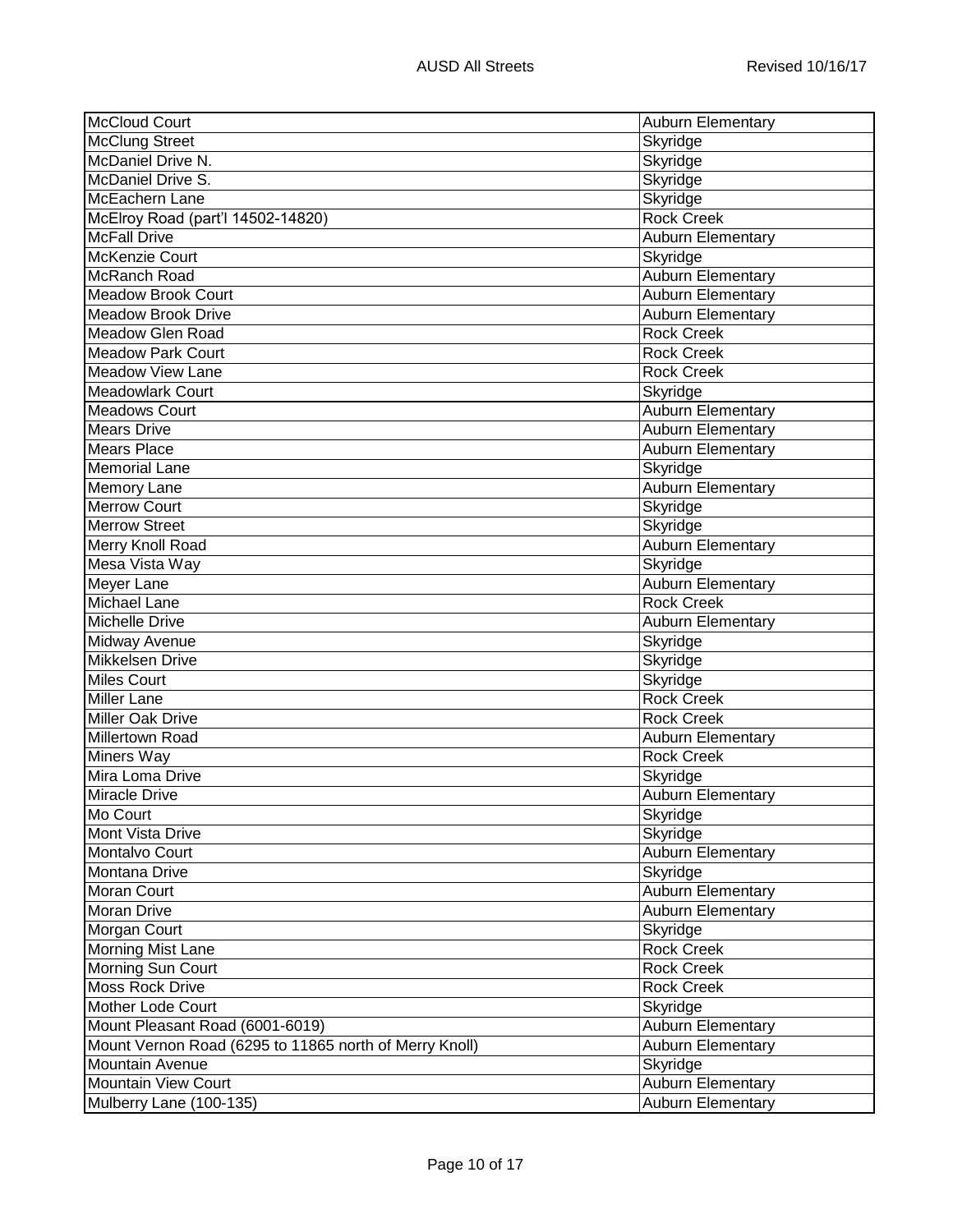| Narcissus Avenue                                                   | <b>Auburn Elementary</b> |
|--------------------------------------------------------------------|--------------------------|
| Natalie Court                                                      | <b>Auburn Elementary</b> |
| Neighbors Lane                                                     | Skyridge                 |
| <b>Nelson Drive</b>                                                | Auburn Elementary        |
| <b>Net Lane</b>                                                    | Auburn Elementary        |
| Nevada Street                                                      | Skyridge                 |
| Nevada Way                                                         | Skyridge                 |
| New Airport Road (part'l north of Bell Road)                       | <b>Rock Creek</b>        |
| New Airport Road (South of Bell Rd.)                               | <b>Auburn Elementary</b> |
| New Hope School Road                                               | Auburn Elementary        |
| Newcastle Road (2651-3210)                                         | Skyridge                 |
| <b>Niblick Court</b>                                               | Auburn Elementary        |
| Niegel Estates Drive                                               | Skyridge                 |
| <b>Nob Hill Court</b>                                              | Auburn Elementary        |
| Norman Lane                                                        | Skyridge                 |
| North Creekhaven Road                                              | <b>Rock Creek</b>        |
| Northpark Place                                                    | <b>Rock Creek</b>        |
| <b>Nott Court</b>                                                  | Skyridge                 |
| <b>Oak Creek Court</b>                                             | <b>Auburn Elementary</b> |
| Oakhaven Road                                                      | Skyridge                 |
| Oak Knoll Lane                                                     | <b>Rock Creek</b>        |
| Oak Leaf Court                                                     | <b>Auburn Elementary</b> |
| Oak Mist Lane                                                      | <b>Rock Creek</b>        |
| Oak Ridge Way                                                      | <b>Auburn Elementary</b> |
| Oak Street                                                         | Skyridge                 |
| <b>Oak Tree Drive</b>                                              | <b>Auburn Elementary</b> |
| Oak Valley Drive                                                   | <b>Auburn Elementary</b> |
| Oak View Court                                                     | Skyridge                 |
| <b>Oak View Terrace</b>                                            | Skyridge                 |
| Oakhill Way                                                        | Skyridge                 |
| Oakhurst Terrace                                                   | Skyridge                 |
| Oakwood Drive                                                      | Skyridge                 |
| Old Airport Road (part'l 1510-1775, not 1530-1578, this is Bowman) | <b>Rock Creek</b>        |
| Old Dude Road                                                      | <b>Auburn Elementary</b> |
| Old Post Lane                                                      | Auburn Elementary        |
| <b>Olive Orchard Drive</b>                                         | Skyridge                 |
| Olive Street                                                       | Skyridge                 |
|                                                                    |                          |
| Olympic Way<br>Opal Drive                                          | <b>Auburn Elementary</b> |
|                                                                    | <b>Rock Creek</b>        |
| Ophir Road (10770-11126)                                           | Skyridge                 |
| <b>Orange Street</b>                                               | Skyridge                 |
| <b>Orbeck Court</b>                                                | Auburn Elementary        |
| <b>Orchard Court</b>                                               | Skyridge                 |
| <b>Orr Creek Lane</b>                                              | Auburn Elementary        |
| <b>Orr Street</b>                                                  | Skyridge                 |
| <b>Orrin Drive</b>                                                 | Skyridge                 |
| Out of the Way Place                                               | Auburn Elementary        |
| <b>Overhill Drive</b>                                              | <b>Rock Creek</b>        |
| <b>Overmiller Drive</b>                                            | <b>Rock Creek</b>        |
| Pacer Place                                                        | Auburn Elementary        |
| Pacific Avenue                                                     | Skyridge                 |
| Paddock Lane                                                       | Skyridge                 |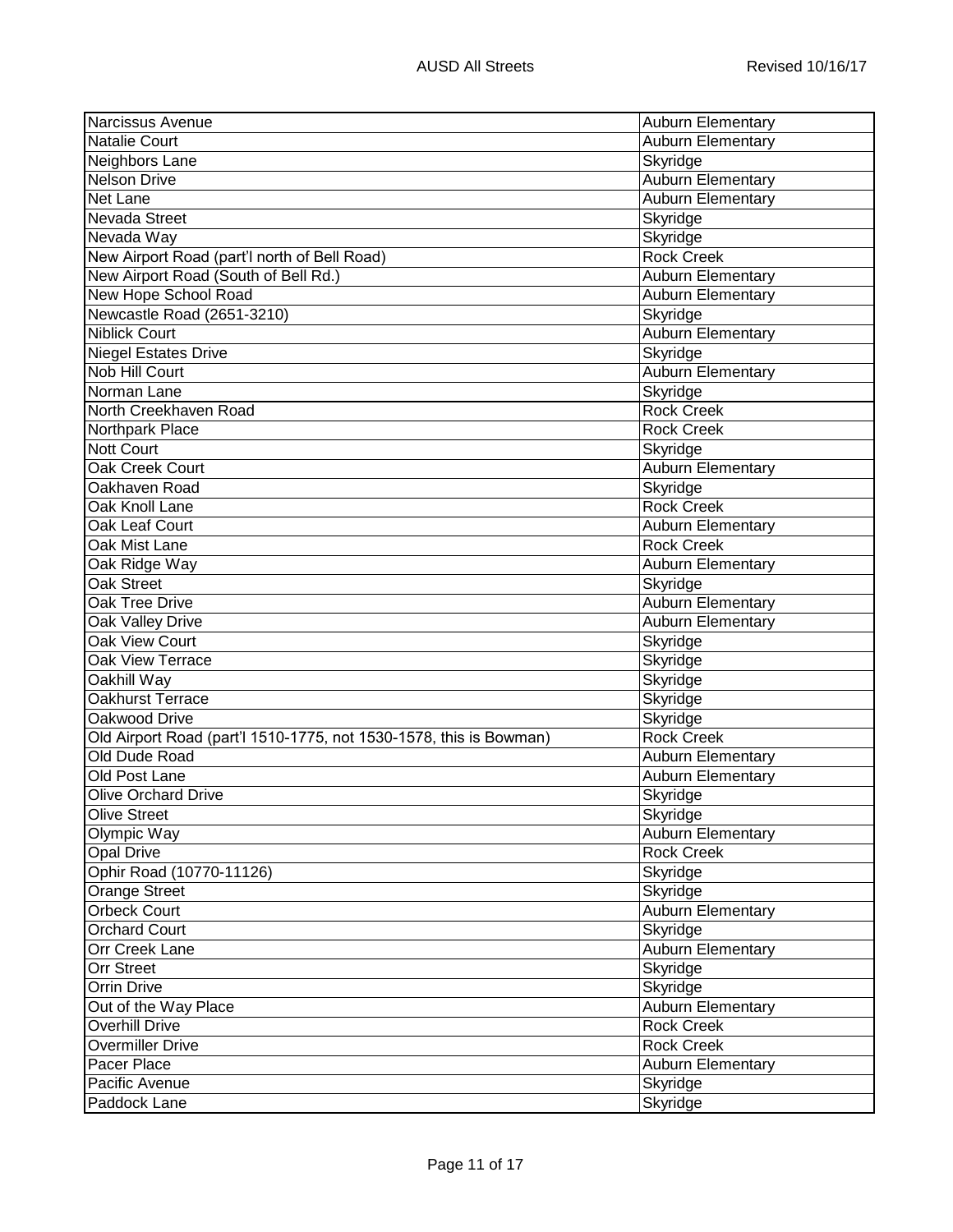| Skyridge<br>Skyridge<br>Skyridge<br>Skyridge<br>Panorama Way<br><b>Auburn Elementary</b><br><b>Rock Creek</b><br><b>Rock Creek</b><br>Skyridge<br>Skyridge<br>Skyridge<br><b>Rock Creek</b><br><b>Rock Creek</b><br>Auburn Elementary<br><b>Auburn Elementary</b><br>Skyridge<br>Skyridge<br><b>Pebble Court</b><br>Skyridge<br><b>Penstock Trail</b><br>Auburn Elementary<br>Pepperwood Circle<br>Peregrine Way<br>Skyridge<br>Skyridge<br>Skyridge<br>Skyridge<br>Skyridge<br><b>Rock Creek</b><br>Phyllis Lane<br><b>Auburn Elementary</b><br>Skyridge<br><b>Rock Creek</b><br>Auburn Elementary<br>Skyridge<br>Skyridge<br>Skyridge<br><b>Placer Street</b><br>Skyridge<br>Skyridge<br>Placerado Avenue<br><b>Auburn Elementary</b><br>Skyridge<br>Pleasant Hill Road (4180-4350)<br>Auburn Elementary<br>Skyridge<br>Skyridge<br>Auburn Elementary<br><b>Rock Creek</b><br>Poppy Lane<br>Skyridge<br>Powerhouse Road (9720-9995)<br>Skyridge<br>Auburn Elementary<br><b>Auburn Elementary</b><br><b>Rock Creek</b><br><b>Auburn Elementary</b><br><b>Auburn Elementary</b><br><b>Rock Creek</b><br>Quail Hill Drive (9910-10180)<br>Skyridge<br>Quail Meadow Drive (12501-12505)<br>Auburn Elementary<br>Quail Ridge Way<br><b>Auburn Elementary</b> | <b>Paint Drive</b>                           | <b>Auburn Elementary</b> |
|-----------------------------------------------------------------------------------------------------------------------------------------------------------------------------------------------------------------------------------------------------------------------------------------------------------------------------------------------------------------------------------------------------------------------------------------------------------------------------------------------------------------------------------------------------------------------------------------------------------------------------------------------------------------------------------------------------------------------------------------------------------------------------------------------------------------------------------------------------------------------------------------------------------------------------------------------------------------------------------------------------------------------------------------------------------------------------------------------------------------------------------------------------------------------------------------------------------------------------------------------------------|----------------------------------------------|--------------------------|
|                                                                                                                                                                                                                                                                                                                                                                                                                                                                                                                                                                                                                                                                                                                                                                                                                                                                                                                                                                                                                                                                                                                                                                                                                                                           | Pajaro Court                                 |                          |
|                                                                                                                                                                                                                                                                                                                                                                                                                                                                                                                                                                                                                                                                                                                                                                                                                                                                                                                                                                                                                                                                                                                                                                                                                                                           | Palm Avenue                                  |                          |
|                                                                                                                                                                                                                                                                                                                                                                                                                                                                                                                                                                                                                                                                                                                                                                                                                                                                                                                                                                                                                                                                                                                                                                                                                                                           | Palmyra Street                               |                          |
|                                                                                                                                                                                                                                                                                                                                                                                                                                                                                                                                                                                                                                                                                                                                                                                                                                                                                                                                                                                                                                                                                                                                                                                                                                                           | <b>Palomino Court</b>                        |                          |
|                                                                                                                                                                                                                                                                                                                                                                                                                                                                                                                                                                                                                                                                                                                                                                                                                                                                                                                                                                                                                                                                                                                                                                                                                                                           |                                              |                          |
|                                                                                                                                                                                                                                                                                                                                                                                                                                                                                                                                                                                                                                                                                                                                                                                                                                                                                                                                                                                                                                                                                                                                                                                                                                                           | Paradise Lane                                |                          |
|                                                                                                                                                                                                                                                                                                                                                                                                                                                                                                                                                                                                                                                                                                                                                                                                                                                                                                                                                                                                                                                                                                                                                                                                                                                           | <b>Park Drive</b>                            |                          |
|                                                                                                                                                                                                                                                                                                                                                                                                                                                                                                                                                                                                                                                                                                                                                                                                                                                                                                                                                                                                                                                                                                                                                                                                                                                           | <b>Park Street</b>                           |                          |
|                                                                                                                                                                                                                                                                                                                                                                                                                                                                                                                                                                                                                                                                                                                                                                                                                                                                                                                                                                                                                                                                                                                                                                                                                                                           | Park Way                                     |                          |
|                                                                                                                                                                                                                                                                                                                                                                                                                                                                                                                                                                                                                                                                                                                                                                                                                                                                                                                                                                                                                                                                                                                                                                                                                                                           | Parkside Terrace                             |                          |
|                                                                                                                                                                                                                                                                                                                                                                                                                                                                                                                                                                                                                                                                                                                                                                                                                                                                                                                                                                                                                                                                                                                                                                                                                                                           | Parkway Drive                                |                          |
|                                                                                                                                                                                                                                                                                                                                                                                                                                                                                                                                                                                                                                                                                                                                                                                                                                                                                                                                                                                                                                                                                                                                                                                                                                                           | Parkway Place                                |                          |
|                                                                                                                                                                                                                                                                                                                                                                                                                                                                                                                                                                                                                                                                                                                                                                                                                                                                                                                                                                                                                                                                                                                                                                                                                                                           | Patricia Place                               |                          |
|                                                                                                                                                                                                                                                                                                                                                                                                                                                                                                                                                                                                                                                                                                                                                                                                                                                                                                                                                                                                                                                                                                                                                                                                                                                           | Pear Drive                                   |                          |
|                                                                                                                                                                                                                                                                                                                                                                                                                                                                                                                                                                                                                                                                                                                                                                                                                                                                                                                                                                                                                                                                                                                                                                                                                                                           | <b>Pear Tree Court</b>                       |                          |
|                                                                                                                                                                                                                                                                                                                                                                                                                                                                                                                                                                                                                                                                                                                                                                                                                                                                                                                                                                                                                                                                                                                                                                                                                                                           |                                              |                          |
|                                                                                                                                                                                                                                                                                                                                                                                                                                                                                                                                                                                                                                                                                                                                                                                                                                                                                                                                                                                                                                                                                                                                                                                                                                                           |                                              |                          |
|                                                                                                                                                                                                                                                                                                                                                                                                                                                                                                                                                                                                                                                                                                                                                                                                                                                                                                                                                                                                                                                                                                                                                                                                                                                           |                                              |                          |
|                                                                                                                                                                                                                                                                                                                                                                                                                                                                                                                                                                                                                                                                                                                                                                                                                                                                                                                                                                                                                                                                                                                                                                                                                                                           |                                              |                          |
|                                                                                                                                                                                                                                                                                                                                                                                                                                                                                                                                                                                                                                                                                                                                                                                                                                                                                                                                                                                                                                                                                                                                                                                                                                                           | Perkins Way                                  |                          |
|                                                                                                                                                                                                                                                                                                                                                                                                                                                                                                                                                                                                                                                                                                                                                                                                                                                                                                                                                                                                                                                                                                                                                                                                                                                           | Perry Ranch Road (630-760)                   |                          |
|                                                                                                                                                                                                                                                                                                                                                                                                                                                                                                                                                                                                                                                                                                                                                                                                                                                                                                                                                                                                                                                                                                                                                                                                                                                           | <b>Persimmon Lane</b>                        |                          |
|                                                                                                                                                                                                                                                                                                                                                                                                                                                                                                                                                                                                                                                                                                                                                                                                                                                                                                                                                                                                                                                                                                                                                                                                                                                           | <b>Persimmon Terrace</b>                     |                          |
|                                                                                                                                                                                                                                                                                                                                                                                                                                                                                                                                                                                                                                                                                                                                                                                                                                                                                                                                                                                                                                                                                                                                                                                                                                                           | <b>Pheasant Knoll Court</b>                  |                          |
|                                                                                                                                                                                                                                                                                                                                                                                                                                                                                                                                                                                                                                                                                                                                                                                                                                                                                                                                                                                                                                                                                                                                                                                                                                                           |                                              |                          |
|                                                                                                                                                                                                                                                                                                                                                                                                                                                                                                                                                                                                                                                                                                                                                                                                                                                                                                                                                                                                                                                                                                                                                                                                                                                           | Pick & Shovel Court                          |                          |
|                                                                                                                                                                                                                                                                                                                                                                                                                                                                                                                                                                                                                                                                                                                                                                                                                                                                                                                                                                                                                                                                                                                                                                                                                                                           | <b>Pickle Barrel Road</b>                    |                          |
|                                                                                                                                                                                                                                                                                                                                                                                                                                                                                                                                                                                                                                                                                                                                                                                                                                                                                                                                                                                                                                                                                                                                                                                                                                                           | Pine Ridge Lane                              |                          |
|                                                                                                                                                                                                                                                                                                                                                                                                                                                                                                                                                                                                                                                                                                                                                                                                                                                                                                                                                                                                                                                                                                                                                                                                                                                           | <b>Pine Street</b>                           |                          |
|                                                                                                                                                                                                                                                                                                                                                                                                                                                                                                                                                                                                                                                                                                                                                                                                                                                                                                                                                                                                                                                                                                                                                                                                                                                           | <b>Pinecrest Avenue</b>                      |                          |
|                                                                                                                                                                                                                                                                                                                                                                                                                                                                                                                                                                                                                                                                                                                                                                                                                                                                                                                                                                                                                                                                                                                                                                                                                                                           | <b>Pinto Court</b>                           |                          |
|                                                                                                                                                                                                                                                                                                                                                                                                                                                                                                                                                                                                                                                                                                                                                                                                                                                                                                                                                                                                                                                                                                                                                                                                                                                           |                                              |                          |
|                                                                                                                                                                                                                                                                                                                                                                                                                                                                                                                                                                                                                                                                                                                                                                                                                                                                                                                                                                                                                                                                                                                                                                                                                                                           |                                              |                          |
|                                                                                                                                                                                                                                                                                                                                                                                                                                                                                                                                                                                                                                                                                                                                                                                                                                                                                                                                                                                                                                                                                                                                                                                                                                                           | Plaza Way                                    |                          |
|                                                                                                                                                                                                                                                                                                                                                                                                                                                                                                                                                                                                                                                                                                                                                                                                                                                                                                                                                                                                                                                                                                                                                                                                                                                           | <b>Pleasant Avenue</b>                       |                          |
|                                                                                                                                                                                                                                                                                                                                                                                                                                                                                                                                                                                                                                                                                                                                                                                                                                                                                                                                                                                                                                                                                                                                                                                                                                                           |                                              |                          |
|                                                                                                                                                                                                                                                                                                                                                                                                                                                                                                                                                                                                                                                                                                                                                                                                                                                                                                                                                                                                                                                                                                                                                                                                                                                           | <b>Pleasant Vista Lane</b>                   |                          |
|                                                                                                                                                                                                                                                                                                                                                                                                                                                                                                                                                                                                                                                                                                                                                                                                                                                                                                                                                                                                                                                                                                                                                                                                                                                           | Poet Smith Drive                             |                          |
|                                                                                                                                                                                                                                                                                                                                                                                                                                                                                                                                                                                                                                                                                                                                                                                                                                                                                                                                                                                                                                                                                                                                                                                                                                                           | Pond Place                                   |                          |
|                                                                                                                                                                                                                                                                                                                                                                                                                                                                                                                                                                                                                                                                                                                                                                                                                                                                                                                                                                                                                                                                                                                                                                                                                                                           |                                              |                          |
|                                                                                                                                                                                                                                                                                                                                                                                                                                                                                                                                                                                                                                                                                                                                                                                                                                                                                                                                                                                                                                                                                                                                                                                                                                                           | Portland Avenue                              |                          |
|                                                                                                                                                                                                                                                                                                                                                                                                                                                                                                                                                                                                                                                                                                                                                                                                                                                                                                                                                                                                                                                                                                                                                                                                                                                           |                                              |                          |
|                                                                                                                                                                                                                                                                                                                                                                                                                                                                                                                                                                                                                                                                                                                                                                                                                                                                                                                                                                                                                                                                                                                                                                                                                                                           | Primrose Avenue                              |                          |
|                                                                                                                                                                                                                                                                                                                                                                                                                                                                                                                                                                                                                                                                                                                                                                                                                                                                                                                                                                                                                                                                                                                                                                                                                                                           | <b>Princeton Drive</b>                       |                          |
|                                                                                                                                                                                                                                                                                                                                                                                                                                                                                                                                                                                                                                                                                                                                                                                                                                                                                                                                                                                                                                                                                                                                                                                                                                                           | Professional Drive (north side of Bell Road) |                          |
|                                                                                                                                                                                                                                                                                                                                                                                                                                                                                                                                                                                                                                                                                                                                                                                                                                                                                                                                                                                                                                                                                                                                                                                                                                                           | Professional Drive (south side of Bell Road) |                          |
|                                                                                                                                                                                                                                                                                                                                                                                                                                                                                                                                                                                                                                                                                                                                                                                                                                                                                                                                                                                                                                                                                                                                                                                                                                                           | Puzzlewood Lane                              |                          |
|                                                                                                                                                                                                                                                                                                                                                                                                                                                                                                                                                                                                                                                                                                                                                                                                                                                                                                                                                                                                                                                                                                                                                                                                                                                           | Pye Lane                                     |                          |
|                                                                                                                                                                                                                                                                                                                                                                                                                                                                                                                                                                                                                                                                                                                                                                                                                                                                                                                                                                                                                                                                                                                                                                                                                                                           |                                              |                          |
|                                                                                                                                                                                                                                                                                                                                                                                                                                                                                                                                                                                                                                                                                                                                                                                                                                                                                                                                                                                                                                                                                                                                                                                                                                                           |                                              |                          |
|                                                                                                                                                                                                                                                                                                                                                                                                                                                                                                                                                                                                                                                                                                                                                                                                                                                                                                                                                                                                                                                                                                                                                                                                                                                           |                                              |                          |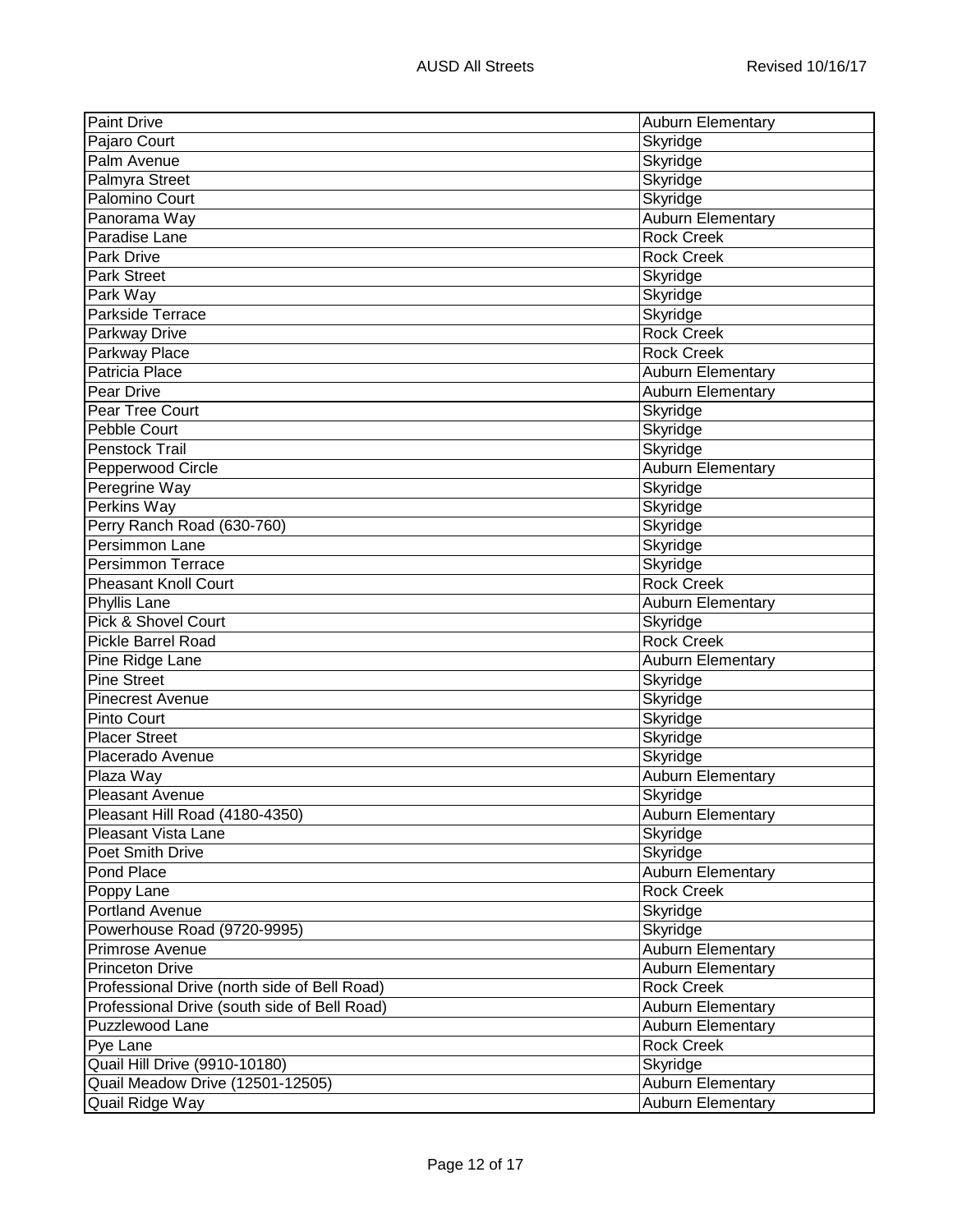| Quail Road                                                    | <b>Rock Creek</b>        |
|---------------------------------------------------------------|--------------------------|
| <b>Quail Run Court</b>                                        | <b>Rock Creek</b>        |
| <b>Quail Springs Lane</b>                                     | <b>Auburn Elementary</b> |
| <b>Quartz Drive</b>                                           | <b>Rock Creek</b>        |
| Quinn Way                                                     | Skyridge                 |
| Raccoon Hollow Lane                                           | Auburn Elementary        |
| Racetrack Street                                              | Skyridge                 |
| Racquet Club Drive                                            | <b>Auburn Elementary</b> |
| Racquet Court                                                 | Auburn Elementary        |
| Radcliffe Way                                                 | Auburn Elementary        |
| Rain Tree Court                                               | <b>Rock Creek</b>        |
| Ranch House Court                                             | Auburn Elementary        |
| Ranch Road                                                    | <b>Rock Creek</b>        |
| Rancho Circle                                                 | Skyridge                 |
| Rancho Drive                                                  | Skyridge                 |
| Rancho Sierra Road                                            | <b>Auburn Elementary</b> |
| <b>Rand Road</b>                                              | Auburn Elementary        |
| <b>Rattlesnake Road</b>                                       | Skyridge                 |
| <b>Reamer Street</b>                                          | Skyridge                 |
| Reba Road                                                     | Auburn Elementary        |
| <b>Recreation Drive</b>                                       | Skyridge                 |
| <b>Red Baron Blvd</b>                                         | <b>Rock Creek</b>        |
| <b>Red Deer Court</b>                                         | <b>Rock Creek</b>        |
| Red Dog Lane                                                  | Skyridge                 |
| <b>Red Fox Court</b>                                          | <b>Rock Creek</b>        |
| Red Hawk Lane (Palm Terrace Apts.)                            | Auburn Elementary        |
| <b>Red Rock Court</b>                                         | <b>Rock Creek</b>        |
| Redhawk Court                                                 | <b>Rock Creek</b>        |
| Redwood Way                                                   | Skyridge                 |
| Richardson Drive (lower than 3099 - Zip code 95603)           | Auburn Elementary        |
| Richardson Drive (North - greater than 3700 - Zip code 95602) | <b>Rock Creek</b>        |
| Rickenbacker Way                                              | <b>Rock Creek</b>        |
| Ridge Way                                                     | Skyridge                 |
| <b>Ridgeview Circle</b>                                       | Skyridge                 |
| <b>Rim View Circle</b>                                        | Skyridge                 |
| <b>Rio Camino Street</b>                                      | Skyridge                 |
| Rio Oso Road                                                  | Rock Creek               |
| Riva Ridge Circle                                             | <b>Rock Creek</b>        |
| <b>Rivendell Lane</b>                                         | Skyridge                 |
| <b>River Woods Drive</b>                                      | <b>Rock Creek</b>        |
| <b>Riverview Drive</b>                                        | Skyridge                 |
| Robie Drive                                                   | Skyridge                 |
| Rock Creek Mobile Home Park                                   | <b>Rock Creek</b>        |
| Rock Creek Road                                               | <b>Rock Creek</b>        |
| <b>Rock View Court</b>                                        | Auburn Elementary        |
| Rogers Lane                                                   | Skyridge                 |
| Rolling Oaks Court                                            | Auburn Elementary        |
| <b>Rollins Court</b>                                          | Skyridge                 |
| <b>Rosemary Drive</b>                                         | Skyridge                 |
| Rough Rider Court                                             | Skyridge                 |
| <b>Ruby Street</b>                                            | Skyridge                 |
| <b>Russell Loop</b>                                           | Skyridge                 |
|                                                               |                          |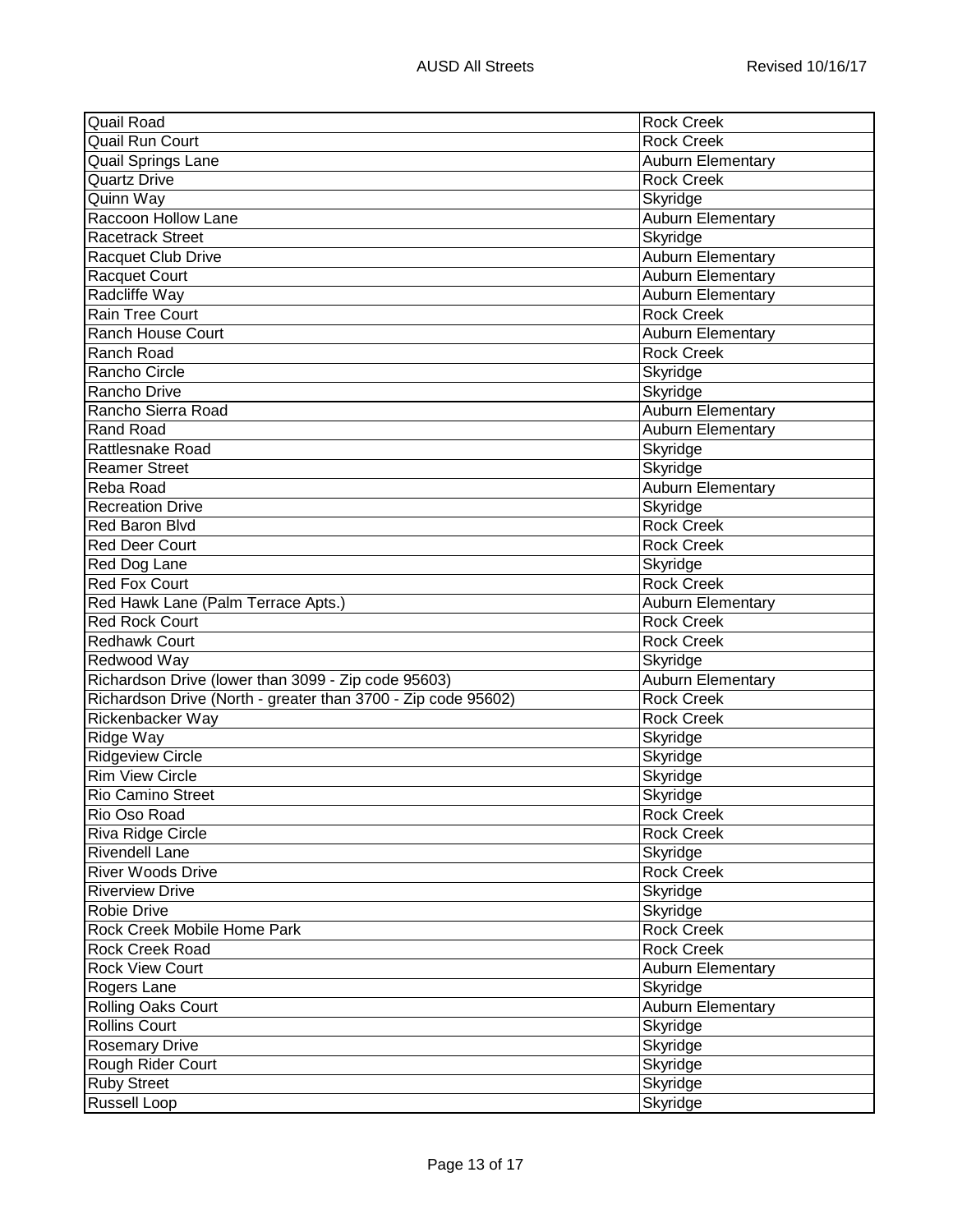| <b>Russell Road</b>          | Skyridge                 |
|------------------------------|--------------------------|
| <b>Rutgers Court</b>         | Auburn Elementary        |
| Sacramento Street            | Skyridge                 |
| Saddle Court                 | Auburn Elementary        |
| <b>Saddle View Court</b>     | <b>Rock Creek</b>        |
| Sage Way                     | Skyridge                 |
| Sailors Ravine Road          | Auburn Elementary        |
| Sapphire Drive               | <b>Rock Creek</b>        |
| Sawka Drive                  | Skyridge                 |
| Sawyer Street                | Skyridge                 |
| Scofield Way                 | Auburn Elementary        |
| <b>Scott Road</b>            | Skyridge                 |
| <b>Secluded Court</b>        | Skyridge                 |
| Serpentine Way               | <b>Rock Creek</b>        |
| Shady Glen                   | Skyridge                 |
| Shady Run                    | Skyridge                 |
| Shale Ridge Lane             | <b>Rock Creek</b>        |
| <b>Shalom Court</b>          | <b>Rock Creek</b>        |
| <b>Shanley Lane</b>          | Auburn Elementary        |
| Shanley Road                 | <b>Auburn Elementary</b> |
| Shannon Lane                 | <b>Rock Creek</b>        |
| <b>Shaunsetta Court</b>      | Auburn Elementary        |
| Shawnee Road                 | Auburn Elementary        |
| Sheridan Court               | Auburn Elementary        |
| Sherwood Place               | <b>Rock Creek</b>        |
| Sherwood Way                 | <b>Rock Creek</b>        |
| <b>Shields Avenue</b>        | Skyridge                 |
| <b>Shirland Park Place</b>   | Skyridge                 |
| <b>Shirland Tract Road</b>   | Skyridge                 |
| <b>Shirley Street</b>        | Skyridge                 |
| <b>Shockley Court</b>        | <b>Auburn Elementary</b> |
| Shockley Road (110-235)      | <b>Auburn Elementary</b> |
| <b>Short Lane</b>            | <b>Auburn Elementary</b> |
| <b>Sierra Estates Drive</b>  | <b>Rock Creek</b>        |
| Sierra Hills Lane            | <b>Rock Creek</b>        |
| Sierra Park Court            | <b>Rock Creek</b>        |
| Sierra Park Lane             | <b>Rock Creek</b>        |
| Sierra Shadows Place         | <b>Auburn Elementary</b> |
| Sierra Vista Court (830-839) | Skyridge                 |
| Sierra Way                   | Skyridge                 |
| Silkwood Drive               | Auburn Elementary        |
| Silverhawk Court             | <b>Rock Creek</b>        |
| Silverhawk Way               | <b>Rock Creek</b>        |
| Sisson Lane                  | <b>Rock Creek</b>        |
| <b>Skyridge Drive</b>        | Skyridge                 |
| <b>Skyview Drive</b>         | <b>Rock Creek</b>        |
| Slade Lane                   | Auburn Elementary        |
| Slade Ridge                  | Skyridge                 |
| Sleeping Child Lane          | Auburn Elementary        |
| <b>Sluice Box Circle</b>     | Skyridge                 |
| <b>Smith Court</b>           | Skyridge                 |
| Snowcap View Circle          | <b>Rock Creek</b>        |
|                              |                          |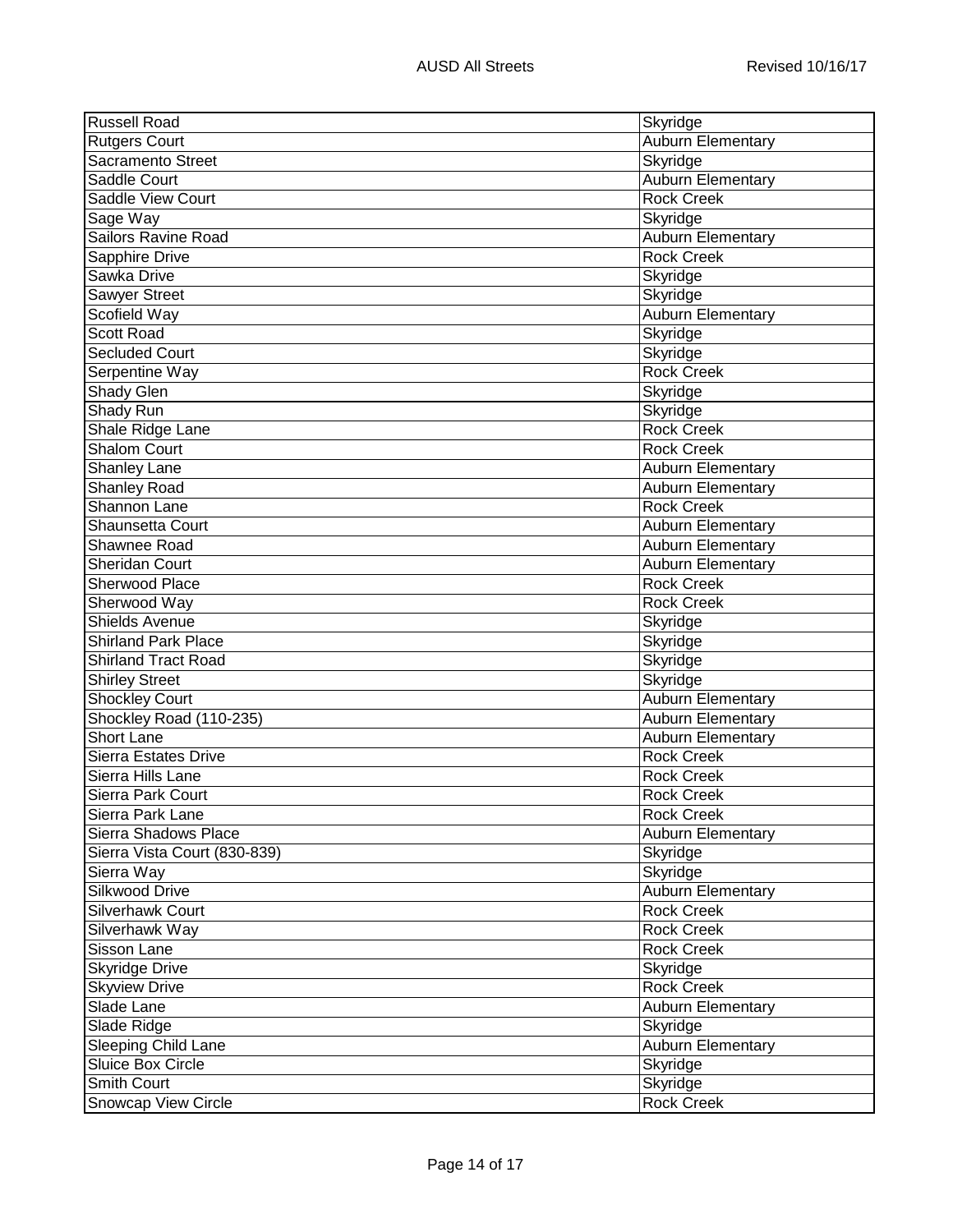| Sombrero Court<br>Auburn Elementary<br>South Creekhaven Road<br><b>Rock Creek</b><br>South Drive<br><b>Auburn Elementary</b><br>South Flood Road<br>Skyridge<br><b>Rock Creek</b><br>Southpark Place<br>Southridge Drive<br>Skyridge<br><b>Spruce Court</b><br><b>Auburn Elementary</b><br><b>Auburn Elementary</b><br>Spur Lane<br>Spyglass Circle<br>Auburn Elementary<br><b>Auburn Elementary</b><br>Squire Lane<br>Stadium Way<br>Skyridge<br><b>Auburn Elementary</b><br><b>Star Lane</b><br><b>Star Thistle Lane</b><br><b>Auburn Elementary</b><br>Stephen Avenue<br>Skyridge<br><b>Sterling Avenue</b><br>Skyridge<br><b>Stone House Road</b><br>Skyridge<br>Stone Way<br>Skyridge<br><b>Stonebrook Court</b><br>Auburn Elementary<br>Stonebrook Drive<br><b>Auburn Elementary</b><br><b>Stonehouse Court</b><br>Skyridge<br><b>Rock Creek</b><br><b>Stoney Falls Drive</b><br>Stoney Ridge Road<br><b>Auburn Elementary</b><br><b>Stratton Way</b><br>Skyridge<br>Sueda Ranch Road<br>Auburn Elementary<br><b>Sullivan Drive</b><br>Auburn Elementary<br><b>Summer Place</b><br><b>Auburn Elementary</b><br>Summer Ridge Court<br><b>Auburn Elementary</b><br><b>Summer Ridge Drive</b><br><b>Auburn Elementary</b><br>Summerhill Lane<br>Skyridge<br><b>Summit Street</b><br>Skyridge<br><b>Rock Creek</b><br>Sunnyhill Road<br>Sunnyslope Way<br>Skyridge<br>Sunrise Avenue<br>Skyridge<br>Sunrise Ridge Circle<br>Skyridge<br>Sunrise Vista<br>Skyridge<br>Sunset Drive<br>Skyridge<br><b>Sunset Terrace</b><br>Auburn Elementary<br>Sunshine Way<br><b>Auburn Elementary</b><br><b>Sunvalley Place</b><br>Skyridge<br>Supreme Court<br>Skyridge<br>Sutherland Drive<br>Auburn Elementary<br>Sutley Taylor Lane<br>Skyridge<br><b>Sutter Street</b><br>Skyridge<br><b>Sutton Place</b><br>Skyridge<br><b>Sweetbriar Court</b><br>Skyridge<br><b>Sweetwater Drive</b><br><b>Rock Creek</b><br><b>Swenson Court</b><br>Skyridge<br>Sylvia Lane<br>Auburn Elementary<br><b>Tahoe Street</b><br>Auburn Elementary<br>Talon<br>Skyridge | Snowy Owl Way      | Skyridge          |
|------------------------------------------------------------------------------------------------------------------------------------------------------------------------------------------------------------------------------------------------------------------------------------------------------------------------------------------------------------------------------------------------------------------------------------------------------------------------------------------------------------------------------------------------------------------------------------------------------------------------------------------------------------------------------------------------------------------------------------------------------------------------------------------------------------------------------------------------------------------------------------------------------------------------------------------------------------------------------------------------------------------------------------------------------------------------------------------------------------------------------------------------------------------------------------------------------------------------------------------------------------------------------------------------------------------------------------------------------------------------------------------------------------------------------------------------------------------------------------------------------------------------------------------------------------------------------------------------------------------------------------------------------------------------------------------------------------------------------------------------------------------------------------------------------------------------------------------------------------------------------------------------------------------------------------------------------------------------------------------------------------------------------------------------|--------------------|-------------------|
|                                                                                                                                                                                                                                                                                                                                                                                                                                                                                                                                                                                                                                                                                                                                                                                                                                                                                                                                                                                                                                                                                                                                                                                                                                                                                                                                                                                                                                                                                                                                                                                                                                                                                                                                                                                                                                                                                                                                                                                                                                                |                    |                   |
|                                                                                                                                                                                                                                                                                                                                                                                                                                                                                                                                                                                                                                                                                                                                                                                                                                                                                                                                                                                                                                                                                                                                                                                                                                                                                                                                                                                                                                                                                                                                                                                                                                                                                                                                                                                                                                                                                                                                                                                                                                                |                    |                   |
|                                                                                                                                                                                                                                                                                                                                                                                                                                                                                                                                                                                                                                                                                                                                                                                                                                                                                                                                                                                                                                                                                                                                                                                                                                                                                                                                                                                                                                                                                                                                                                                                                                                                                                                                                                                                                                                                                                                                                                                                                                                |                    |                   |
|                                                                                                                                                                                                                                                                                                                                                                                                                                                                                                                                                                                                                                                                                                                                                                                                                                                                                                                                                                                                                                                                                                                                                                                                                                                                                                                                                                                                                                                                                                                                                                                                                                                                                                                                                                                                                                                                                                                                                                                                                                                |                    |                   |
|                                                                                                                                                                                                                                                                                                                                                                                                                                                                                                                                                                                                                                                                                                                                                                                                                                                                                                                                                                                                                                                                                                                                                                                                                                                                                                                                                                                                                                                                                                                                                                                                                                                                                                                                                                                                                                                                                                                                                                                                                                                |                    |                   |
|                                                                                                                                                                                                                                                                                                                                                                                                                                                                                                                                                                                                                                                                                                                                                                                                                                                                                                                                                                                                                                                                                                                                                                                                                                                                                                                                                                                                                                                                                                                                                                                                                                                                                                                                                                                                                                                                                                                                                                                                                                                |                    |                   |
|                                                                                                                                                                                                                                                                                                                                                                                                                                                                                                                                                                                                                                                                                                                                                                                                                                                                                                                                                                                                                                                                                                                                                                                                                                                                                                                                                                                                                                                                                                                                                                                                                                                                                                                                                                                                                                                                                                                                                                                                                                                |                    |                   |
|                                                                                                                                                                                                                                                                                                                                                                                                                                                                                                                                                                                                                                                                                                                                                                                                                                                                                                                                                                                                                                                                                                                                                                                                                                                                                                                                                                                                                                                                                                                                                                                                                                                                                                                                                                                                                                                                                                                                                                                                                                                |                    |                   |
|                                                                                                                                                                                                                                                                                                                                                                                                                                                                                                                                                                                                                                                                                                                                                                                                                                                                                                                                                                                                                                                                                                                                                                                                                                                                                                                                                                                                                                                                                                                                                                                                                                                                                                                                                                                                                                                                                                                                                                                                                                                |                    |                   |
|                                                                                                                                                                                                                                                                                                                                                                                                                                                                                                                                                                                                                                                                                                                                                                                                                                                                                                                                                                                                                                                                                                                                                                                                                                                                                                                                                                                                                                                                                                                                                                                                                                                                                                                                                                                                                                                                                                                                                                                                                                                |                    |                   |
|                                                                                                                                                                                                                                                                                                                                                                                                                                                                                                                                                                                                                                                                                                                                                                                                                                                                                                                                                                                                                                                                                                                                                                                                                                                                                                                                                                                                                                                                                                                                                                                                                                                                                                                                                                                                                                                                                                                                                                                                                                                |                    |                   |
|                                                                                                                                                                                                                                                                                                                                                                                                                                                                                                                                                                                                                                                                                                                                                                                                                                                                                                                                                                                                                                                                                                                                                                                                                                                                                                                                                                                                                                                                                                                                                                                                                                                                                                                                                                                                                                                                                                                                                                                                                                                |                    |                   |
|                                                                                                                                                                                                                                                                                                                                                                                                                                                                                                                                                                                                                                                                                                                                                                                                                                                                                                                                                                                                                                                                                                                                                                                                                                                                                                                                                                                                                                                                                                                                                                                                                                                                                                                                                                                                                                                                                                                                                                                                                                                |                    |                   |
|                                                                                                                                                                                                                                                                                                                                                                                                                                                                                                                                                                                                                                                                                                                                                                                                                                                                                                                                                                                                                                                                                                                                                                                                                                                                                                                                                                                                                                                                                                                                                                                                                                                                                                                                                                                                                                                                                                                                                                                                                                                |                    |                   |
|                                                                                                                                                                                                                                                                                                                                                                                                                                                                                                                                                                                                                                                                                                                                                                                                                                                                                                                                                                                                                                                                                                                                                                                                                                                                                                                                                                                                                                                                                                                                                                                                                                                                                                                                                                                                                                                                                                                                                                                                                                                |                    |                   |
|                                                                                                                                                                                                                                                                                                                                                                                                                                                                                                                                                                                                                                                                                                                                                                                                                                                                                                                                                                                                                                                                                                                                                                                                                                                                                                                                                                                                                                                                                                                                                                                                                                                                                                                                                                                                                                                                                                                                                                                                                                                |                    |                   |
|                                                                                                                                                                                                                                                                                                                                                                                                                                                                                                                                                                                                                                                                                                                                                                                                                                                                                                                                                                                                                                                                                                                                                                                                                                                                                                                                                                                                                                                                                                                                                                                                                                                                                                                                                                                                                                                                                                                                                                                                                                                |                    |                   |
|                                                                                                                                                                                                                                                                                                                                                                                                                                                                                                                                                                                                                                                                                                                                                                                                                                                                                                                                                                                                                                                                                                                                                                                                                                                                                                                                                                                                                                                                                                                                                                                                                                                                                                                                                                                                                                                                                                                                                                                                                                                |                    |                   |
|                                                                                                                                                                                                                                                                                                                                                                                                                                                                                                                                                                                                                                                                                                                                                                                                                                                                                                                                                                                                                                                                                                                                                                                                                                                                                                                                                                                                                                                                                                                                                                                                                                                                                                                                                                                                                                                                                                                                                                                                                                                |                    |                   |
|                                                                                                                                                                                                                                                                                                                                                                                                                                                                                                                                                                                                                                                                                                                                                                                                                                                                                                                                                                                                                                                                                                                                                                                                                                                                                                                                                                                                                                                                                                                                                                                                                                                                                                                                                                                                                                                                                                                                                                                                                                                |                    |                   |
|                                                                                                                                                                                                                                                                                                                                                                                                                                                                                                                                                                                                                                                                                                                                                                                                                                                                                                                                                                                                                                                                                                                                                                                                                                                                                                                                                                                                                                                                                                                                                                                                                                                                                                                                                                                                                                                                                                                                                                                                                                                |                    |                   |
|                                                                                                                                                                                                                                                                                                                                                                                                                                                                                                                                                                                                                                                                                                                                                                                                                                                                                                                                                                                                                                                                                                                                                                                                                                                                                                                                                                                                                                                                                                                                                                                                                                                                                                                                                                                                                                                                                                                                                                                                                                                |                    |                   |
|                                                                                                                                                                                                                                                                                                                                                                                                                                                                                                                                                                                                                                                                                                                                                                                                                                                                                                                                                                                                                                                                                                                                                                                                                                                                                                                                                                                                                                                                                                                                                                                                                                                                                                                                                                                                                                                                                                                                                                                                                                                |                    |                   |
|                                                                                                                                                                                                                                                                                                                                                                                                                                                                                                                                                                                                                                                                                                                                                                                                                                                                                                                                                                                                                                                                                                                                                                                                                                                                                                                                                                                                                                                                                                                                                                                                                                                                                                                                                                                                                                                                                                                                                                                                                                                |                    |                   |
|                                                                                                                                                                                                                                                                                                                                                                                                                                                                                                                                                                                                                                                                                                                                                                                                                                                                                                                                                                                                                                                                                                                                                                                                                                                                                                                                                                                                                                                                                                                                                                                                                                                                                                                                                                                                                                                                                                                                                                                                                                                |                    |                   |
|                                                                                                                                                                                                                                                                                                                                                                                                                                                                                                                                                                                                                                                                                                                                                                                                                                                                                                                                                                                                                                                                                                                                                                                                                                                                                                                                                                                                                                                                                                                                                                                                                                                                                                                                                                                                                                                                                                                                                                                                                                                |                    |                   |
|                                                                                                                                                                                                                                                                                                                                                                                                                                                                                                                                                                                                                                                                                                                                                                                                                                                                                                                                                                                                                                                                                                                                                                                                                                                                                                                                                                                                                                                                                                                                                                                                                                                                                                                                                                                                                                                                                                                                                                                                                                                |                    |                   |
|                                                                                                                                                                                                                                                                                                                                                                                                                                                                                                                                                                                                                                                                                                                                                                                                                                                                                                                                                                                                                                                                                                                                                                                                                                                                                                                                                                                                                                                                                                                                                                                                                                                                                                                                                                                                                                                                                                                                                                                                                                                |                    |                   |
|                                                                                                                                                                                                                                                                                                                                                                                                                                                                                                                                                                                                                                                                                                                                                                                                                                                                                                                                                                                                                                                                                                                                                                                                                                                                                                                                                                                                                                                                                                                                                                                                                                                                                                                                                                                                                                                                                                                                                                                                                                                |                    |                   |
|                                                                                                                                                                                                                                                                                                                                                                                                                                                                                                                                                                                                                                                                                                                                                                                                                                                                                                                                                                                                                                                                                                                                                                                                                                                                                                                                                                                                                                                                                                                                                                                                                                                                                                                                                                                                                                                                                                                                                                                                                                                |                    |                   |
|                                                                                                                                                                                                                                                                                                                                                                                                                                                                                                                                                                                                                                                                                                                                                                                                                                                                                                                                                                                                                                                                                                                                                                                                                                                                                                                                                                                                                                                                                                                                                                                                                                                                                                                                                                                                                                                                                                                                                                                                                                                |                    |                   |
|                                                                                                                                                                                                                                                                                                                                                                                                                                                                                                                                                                                                                                                                                                                                                                                                                                                                                                                                                                                                                                                                                                                                                                                                                                                                                                                                                                                                                                                                                                                                                                                                                                                                                                                                                                                                                                                                                                                                                                                                                                                |                    |                   |
|                                                                                                                                                                                                                                                                                                                                                                                                                                                                                                                                                                                                                                                                                                                                                                                                                                                                                                                                                                                                                                                                                                                                                                                                                                                                                                                                                                                                                                                                                                                                                                                                                                                                                                                                                                                                                                                                                                                                                                                                                                                |                    |                   |
|                                                                                                                                                                                                                                                                                                                                                                                                                                                                                                                                                                                                                                                                                                                                                                                                                                                                                                                                                                                                                                                                                                                                                                                                                                                                                                                                                                                                                                                                                                                                                                                                                                                                                                                                                                                                                                                                                                                                                                                                                                                |                    |                   |
|                                                                                                                                                                                                                                                                                                                                                                                                                                                                                                                                                                                                                                                                                                                                                                                                                                                                                                                                                                                                                                                                                                                                                                                                                                                                                                                                                                                                                                                                                                                                                                                                                                                                                                                                                                                                                                                                                                                                                                                                                                                |                    |                   |
|                                                                                                                                                                                                                                                                                                                                                                                                                                                                                                                                                                                                                                                                                                                                                                                                                                                                                                                                                                                                                                                                                                                                                                                                                                                                                                                                                                                                                                                                                                                                                                                                                                                                                                                                                                                                                                                                                                                                                                                                                                                |                    |                   |
|                                                                                                                                                                                                                                                                                                                                                                                                                                                                                                                                                                                                                                                                                                                                                                                                                                                                                                                                                                                                                                                                                                                                                                                                                                                                                                                                                                                                                                                                                                                                                                                                                                                                                                                                                                                                                                                                                                                                                                                                                                                |                    |                   |
|                                                                                                                                                                                                                                                                                                                                                                                                                                                                                                                                                                                                                                                                                                                                                                                                                                                                                                                                                                                                                                                                                                                                                                                                                                                                                                                                                                                                                                                                                                                                                                                                                                                                                                                                                                                                                                                                                                                                                                                                                                                |                    |                   |
|                                                                                                                                                                                                                                                                                                                                                                                                                                                                                                                                                                                                                                                                                                                                                                                                                                                                                                                                                                                                                                                                                                                                                                                                                                                                                                                                                                                                                                                                                                                                                                                                                                                                                                                                                                                                                                                                                                                                                                                                                                                |                    |                   |
|                                                                                                                                                                                                                                                                                                                                                                                                                                                                                                                                                                                                                                                                                                                                                                                                                                                                                                                                                                                                                                                                                                                                                                                                                                                                                                                                                                                                                                                                                                                                                                                                                                                                                                                                                                                                                                                                                                                                                                                                                                                |                    |                   |
|                                                                                                                                                                                                                                                                                                                                                                                                                                                                                                                                                                                                                                                                                                                                                                                                                                                                                                                                                                                                                                                                                                                                                                                                                                                                                                                                                                                                                                                                                                                                                                                                                                                                                                                                                                                                                                                                                                                                                                                                                                                |                    |                   |
|                                                                                                                                                                                                                                                                                                                                                                                                                                                                                                                                                                                                                                                                                                                                                                                                                                                                                                                                                                                                                                                                                                                                                                                                                                                                                                                                                                                                                                                                                                                                                                                                                                                                                                                                                                                                                                                                                                                                                                                                                                                |                    |                   |
|                                                                                                                                                                                                                                                                                                                                                                                                                                                                                                                                                                                                                                                                                                                                                                                                                                                                                                                                                                                                                                                                                                                                                                                                                                                                                                                                                                                                                                                                                                                                                                                                                                                                                                                                                                                                                                                                                                                                                                                                                                                |                    |                   |
|                                                                                                                                                                                                                                                                                                                                                                                                                                                                                                                                                                                                                                                                                                                                                                                                                                                                                                                                                                                                                                                                                                                                                                                                                                                                                                                                                                                                                                                                                                                                                                                                                                                                                                                                                                                                                                                                                                                                                                                                                                                |                    |                   |
|                                                                                                                                                                                                                                                                                                                                                                                                                                                                                                                                                                                                                                                                                                                                                                                                                                                                                                                                                                                                                                                                                                                                                                                                                                                                                                                                                                                                                                                                                                                                                                                                                                                                                                                                                                                                                                                                                                                                                                                                                                                |                    |                   |
|                                                                                                                                                                                                                                                                                                                                                                                                                                                                                                                                                                                                                                                                                                                                                                                                                                                                                                                                                                                                                                                                                                                                                                                                                                                                                                                                                                                                                                                                                                                                                                                                                                                                                                                                                                                                                                                                                                                                                                                                                                                |                    |                   |
|                                                                                                                                                                                                                                                                                                                                                                                                                                                                                                                                                                                                                                                                                                                                                                                                                                                                                                                                                                                                                                                                                                                                                                                                                                                                                                                                                                                                                                                                                                                                                                                                                                                                                                                                                                                                                                                                                                                                                                                                                                                |                    |                   |
|                                                                                                                                                                                                                                                                                                                                                                                                                                                                                                                                                                                                                                                                                                                                                                                                                                                                                                                                                                                                                                                                                                                                                                                                                                                                                                                                                                                                                                                                                                                                                                                                                                                                                                                                                                                                                                                                                                                                                                                                                                                |                    |                   |
|                                                                                                                                                                                                                                                                                                                                                                                                                                                                                                                                                                                                                                                                                                                                                                                                                                                                                                                                                                                                                                                                                                                                                                                                                                                                                                                                                                                                                                                                                                                                                                                                                                                                                                                                                                                                                                                                                                                                                                                                                                                |                    |                   |
|                                                                                                                                                                                                                                                                                                                                                                                                                                                                                                                                                                                                                                                                                                                                                                                                                                                                                                                                                                                                                                                                                                                                                                                                                                                                                                                                                                                                                                                                                                                                                                                                                                                                                                                                                                                                                                                                                                                                                                                                                                                |                    |                   |
|                                                                                                                                                                                                                                                                                                                                                                                                                                                                                                                                                                                                                                                                                                                                                                                                                                                                                                                                                                                                                                                                                                                                                                                                                                                                                                                                                                                                                                                                                                                                                                                                                                                                                                                                                                                                                                                                                                                                                                                                                                                | Tam-O-Shanter Lane | Auburn Elementary |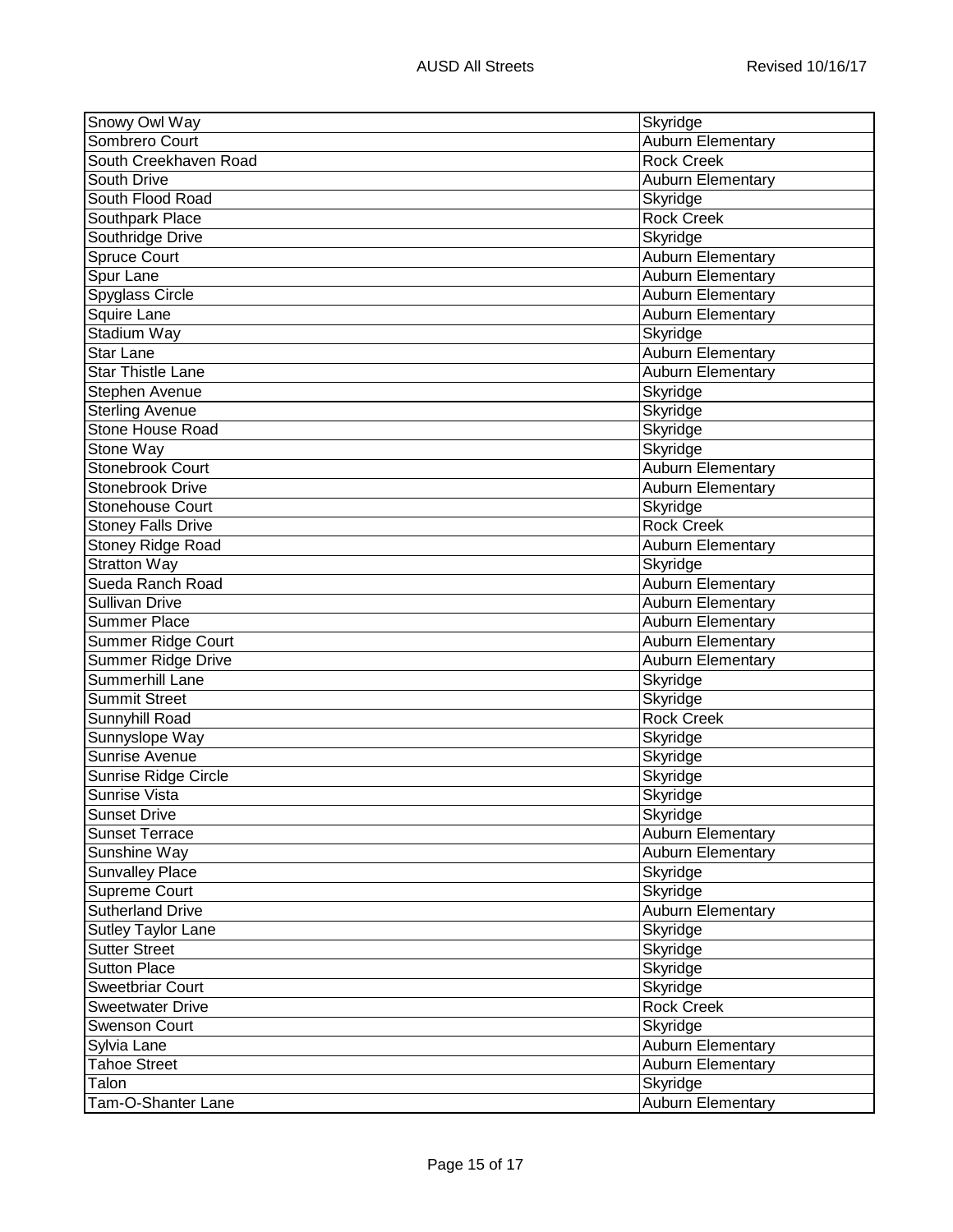| <b>Tamwood Court</b>        | <b>Rock Creek</b>        |
|-----------------------------|--------------------------|
| Tanglewood Drive            | Skyridge                 |
| Tanoak Way                  | Skyridge                 |
| Taylor Lane                 | Auburn Elementary        |
| Tea Lane                    | Skyridge                 |
| <b>Teal Court</b>           | Auburn Elementary        |
| Teamtrack Road              | Skyridge                 |
| <b>Temple Drive</b>         | Skyridge                 |
| Tennis Way                  | Skyridge                 |
| Terrace Court               | Skyridge                 |
| <b>Terrace Street</b>       | Skyridge                 |
| Thirza Court                | Skyridge                 |
| <b>Thistledown Court</b>    | Skyridge                 |
| Tierra Del Lago Place       | Skyridge                 |
| Tierra Place                | Skyridge                 |
| Tierra Way                  | Skyridge                 |
| <b>Timber Lane Court</b>    | Skyridge                 |
| Timberline Lane             | Skyridge                 |
| Todd Road                   | Auburn Elementary        |
| Tom & Jerry Lane            | <b>Rock Creek</b>        |
| <b>Topside Drive</b>        | <b>Auburn Elementary</b> |
| Toscana Place               | Skyridge                 |
| <b>Town Court</b>           | <b>Rock Creek</b>        |
| Town View Drive             | <b>Auburn Elementary</b> |
| <b>Toyon Drive</b>          | Skyridge                 |
| <b>Tracy Lane</b>           | <b>Auburn Elementary</b> |
| <b>Traverse Street</b>      | Skyridge                 |
| <b>Tribute Court</b>        | Skyridge                 |
| <b>Tulip Circle</b>         | <b>Auburn Elementary</b> |
| <b>Tuttle Street</b>        | Skyridge                 |
| <b>Tyler Drive</b>          | Skyridge                 |
| <b>Union Street</b>         | Skyridge                 |
| <b>Upland Street</b>        | Skyridge                 |
| <b>Upper Auburn Heights</b> | Skyridge                 |
| Upper Ridge Way             | Auburn Elementary        |
| <b>Upper Valley Road</b>    | <b>Auburn Elementary</b> |
| Vada Ranch Road             | <b>Auburn Elementary</b> |
| Val Vista Way               | Skyridge                 |
| Valle Vista Court           | Auburn Elementary        |
| Valley Ridge Court          | Skyridge                 |
| <b>Valley View Drive</b>    | Skyridge                 |
| Valley Vista Lane           | Auburn Elementary        |
| Van Riper Lane              | Skyridge                 |
| Vaquero Vista Drive         | <b>Auburn Elementary</b> |
| Verdant Lane                | Skyridge                 |
| Verena Court                | Auburn Elementary        |
| <b>Vick Court</b>           | Auburn Elementary        |
| Vidal Lane                  | <b>Auburn Elementary</b> |
| View Way                    | <b>Rock Creek</b>        |
| <b>Viewcrest Court</b>      | Skyridge                 |
| Viewridge Drive             | <b>Auburn Elementary</b> |
| Village Lane                | Skyridge                 |
|                             |                          |